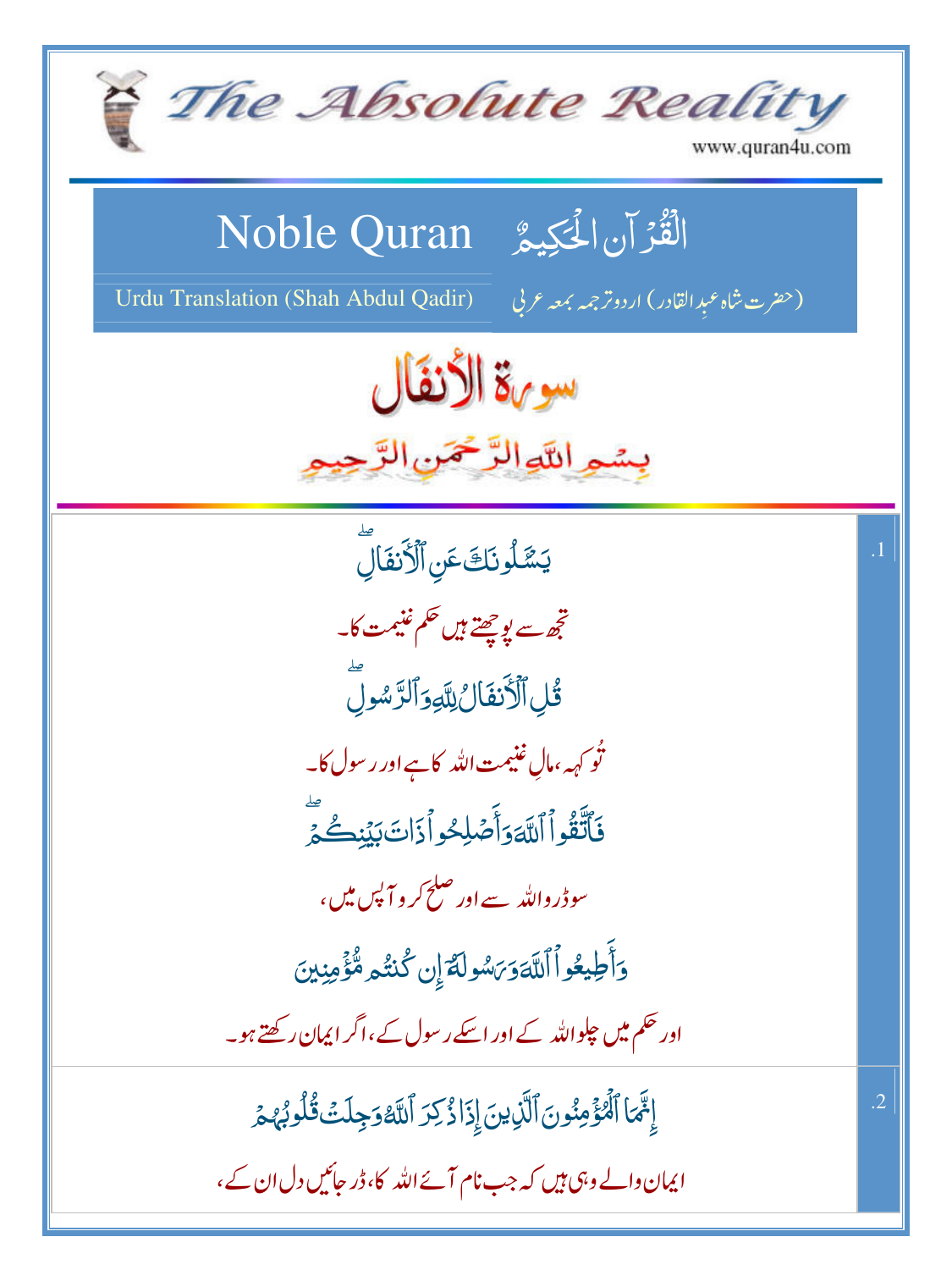| وَإِذَاتُلِيَتُ عَلَيْهِمْ ءَايَتُهُ زَادَتُهُمْ إِيمَنَّا                                                     |                 |
|----------------------------------------------------------------------------------------------------------------|-----------------|
| اور جب پڑھئے ان پر اس کے کلام زیادہ آئے ان کوایمان،                                                            |                 |
| وَعَلَىٰ يَٰٓبِهِمۡ يَتَوَكَّلُونَ                                                                             |                 |
| اور اپنے رب پر بھر وسارکھتے ہیں۔                                                                               |                 |
| ٱلَّٰٓزِينَ يُقِيمُونَ ٱلصَّلَوٰٰةَوَمِّيَّا يَرْتَّنَوْهُمَّ يُنْفِقُونَ                                      | .3              |
| جو کھڑی رکھتے ( قائم کرتے ) ہیں نماز اور ہمارادیا کچھ خرچ کرتے ہیں۔                                            |                 |
| أُوَلَٰٓبِكَ هُمُ ٱلۡهُؤۡمِنُونَ حَقًّا                                                                        | $\cdot^4$       |
| وہی ہیں <u>سچ</u> ایمان والے،                                                                                  |                 |
| ڵ <i>۠ؖڵ۠ۮٙ</i> ڒ <i>؆ڿؾ۠۠</i> ۼؚڹڶ <i>؆ؚڹؚۨڥؚٛۮٙ</i> ؚۯڡؘ <del>ڬ</del> ۘڣؚۯۊٚ۠ۘۯ <sub>ؘڒ</sub> ۯ۬ڽ۠ٛ۠ۛ؎ؘڔؚۑۯ۠ |                 |
| اُن کو در جے ہیں اپنے رب پاِس اور معافی (بخشش ) اور روزی آبرو(عزت) کی۔<br>۔                                    |                 |
| ػٙڡؘٵۧٲۘڂ <i>ڎ</i> ؚڿڬ؆ؠۨ۠ڶڰؘڡؚڹؗڹؽٙؾؚڬڽٳٵۘڂؙڹؚۜ؋ٳؚڹۜٞڣؘڔؚؠڦؘٲڡؚۨڹٲڷؙ <i>ڡ۠</i> ٶٝۄڹؽڹڷػڔۿؙۅڹ                  | $\overline{.5}$ |
| جیسے نکالا تجھ کو تیرے رب نے تیرے گھرسے درست (حق) کام پر اور ایک جماعت ایمان والی نہ راضی تھی۔                 |                 |
| يُجَدِلُونَكَ فِى ٱلْحَقِّ بَعَدَ مَاتَبَيَّنَ                                                                 | .6              |
| تجھ سے جھگڑتے تھے درست (حق) بات میں،واضح ہوچکے پیچھے،                                                          |                 |
| كَأَنَّمَا يُسَائُونَ إِلَى ٱلْمَوْتِ وَهُمْ يَنظُرُونَ                                                        |                 |
| (ادرانکاحال بہ تھا) گویاان کوہائلتے ہیں موت کی طرف، آنکھوں دیکھتے۔                                             |                 |
|                                                                                                                |                 |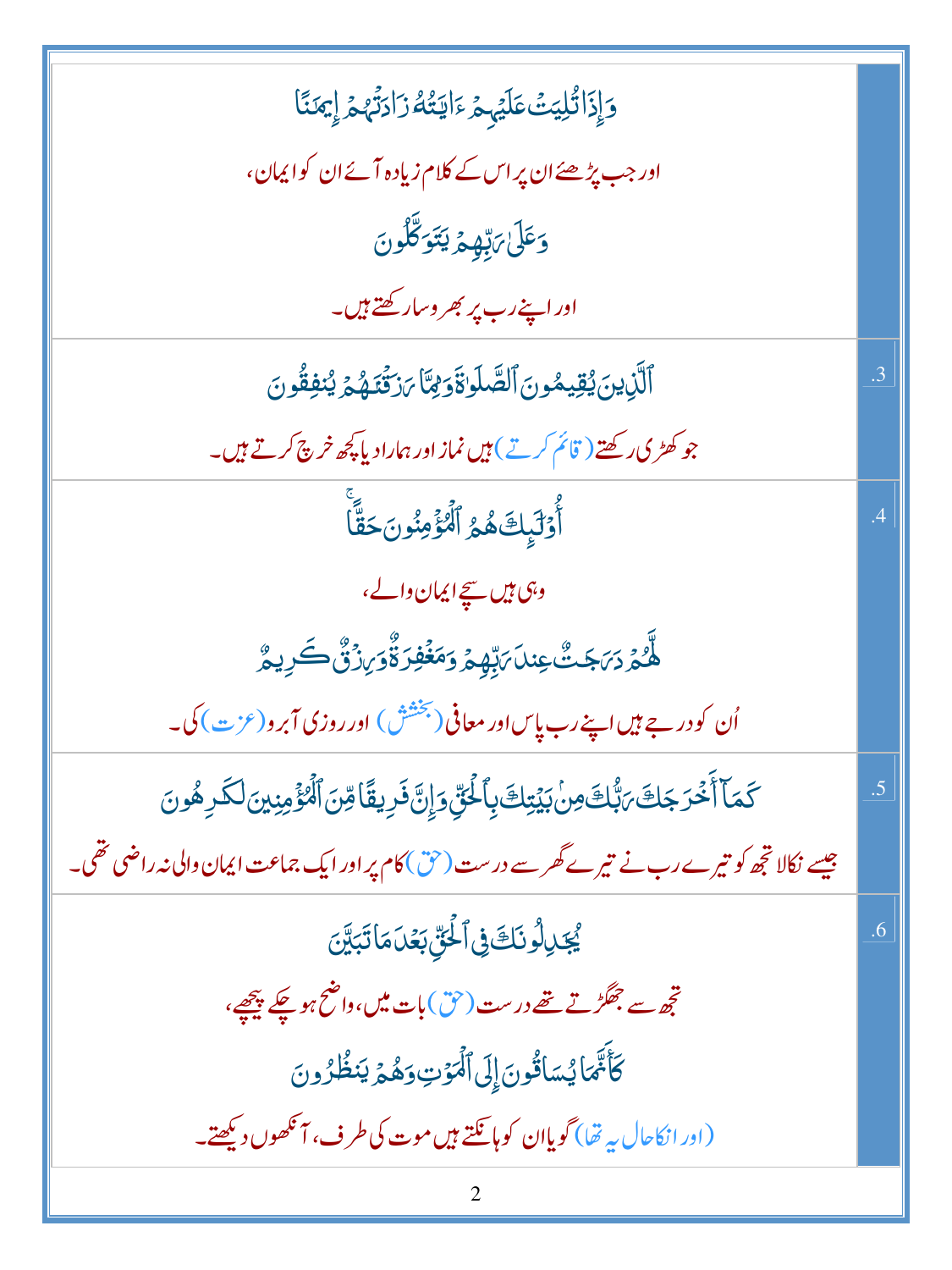| وَإِذۡيَعِنُ كُمُ ٱللَّهُۚ إِحۡدَى ٱلظَّابِفَتَيۡنِ أَنَّهَالَكُمۡ                         |                |
|--------------------------------------------------------------------------------------------|----------------|
| اور جس وقت وعدہ دیتاہے اللہ تم کو،ان دو جماعت میں سے ایک کہ تم کو ہاتھ لگے گی،             |                |
| وَتَوَدُّونَ أَنَّ غَيْرَذَاتِ ٱلشَّوۡكَةِتَكُونُ لَكُمۡ                                   |                |
| اور تم چاہتے تھے کہ جس میں کا نٹانہ لگے وہ(کمز ور گر وہ) ملے تم کو،                        |                |
| <b>وَيُرِينُ ٱللَّهُ أَن يُجِقَّ ٱلْحَقَّ بِكَلِمَتِهِ وَيَقْطَحَ دَابِرَ ٱلْكَفِرِينَ</b> |                |
| اور الله جاہتا تھا کہ سچاکرے پیچ کواپنے کلاموں سے،اور کاٹے پیچھا(جڑ) کافروں کا۔            |                |
| لِيُحِنَّ الْحَنَّ وَيُبْطِلَ الْبَطِلَ وَلَوَ كَرِهَ الْمُجْرِمُونَ                       | $\overline{8}$ |
| تا( کہ )سچاکرے پیچ کواور حجھوٹاکرے حجھوٹ کو،اور اگر چپہ نہ راضی ہوں گنہگار۔                |                |
| ٳؚۣۯ۬ڐؘۺؾؘۼؚؽڎ۠ۅڹؘ؆۪ڹۜػۢؽ؋ؘٲۺؾؘڿٳڹڶػڞؽ؋ۧڵۣٙڷۿۑڷۨػ۠ڡڔۑؚٲۜڷٙڣٟ؋ڗڹٱڷڡڶٙؠٟػۊڡ۠ۯڔڣؾڹ            | 9.             |
| جب تم لگے فریاد کرنے اپنے رب سے تو پہنچاتمہاری پکار کو،                                    |                |
| کہ میں مد د بھیجوں گا تمہاری ہز ار فر شتے جنگی، پ <u>چھ</u> ے لگے ائیں۔                    |                |
| <u>و</u> َمَاجَعَلَهُ الَّةَ إِلَّابُشُرَىٰ وَلِتَطْمَيِنَّ بِهِۦ قُلُوبُكُمُ              | .10            |
| اور بیہ تو دی اللہ نے فقط خوشنجری اور تا $\mathcal{L}$ ) چین پکڑیں(مطمئن ہوں) دل تمہارے۔   |                |
| وَمَا ٱلنَّصۡرُ إِلَّا مِنۡ عِنلِ ٱللَّهِ                                                  |                |
| اور مد د نہیں ( آتی کوئی) مگر اللہ سے۔                                                     |                |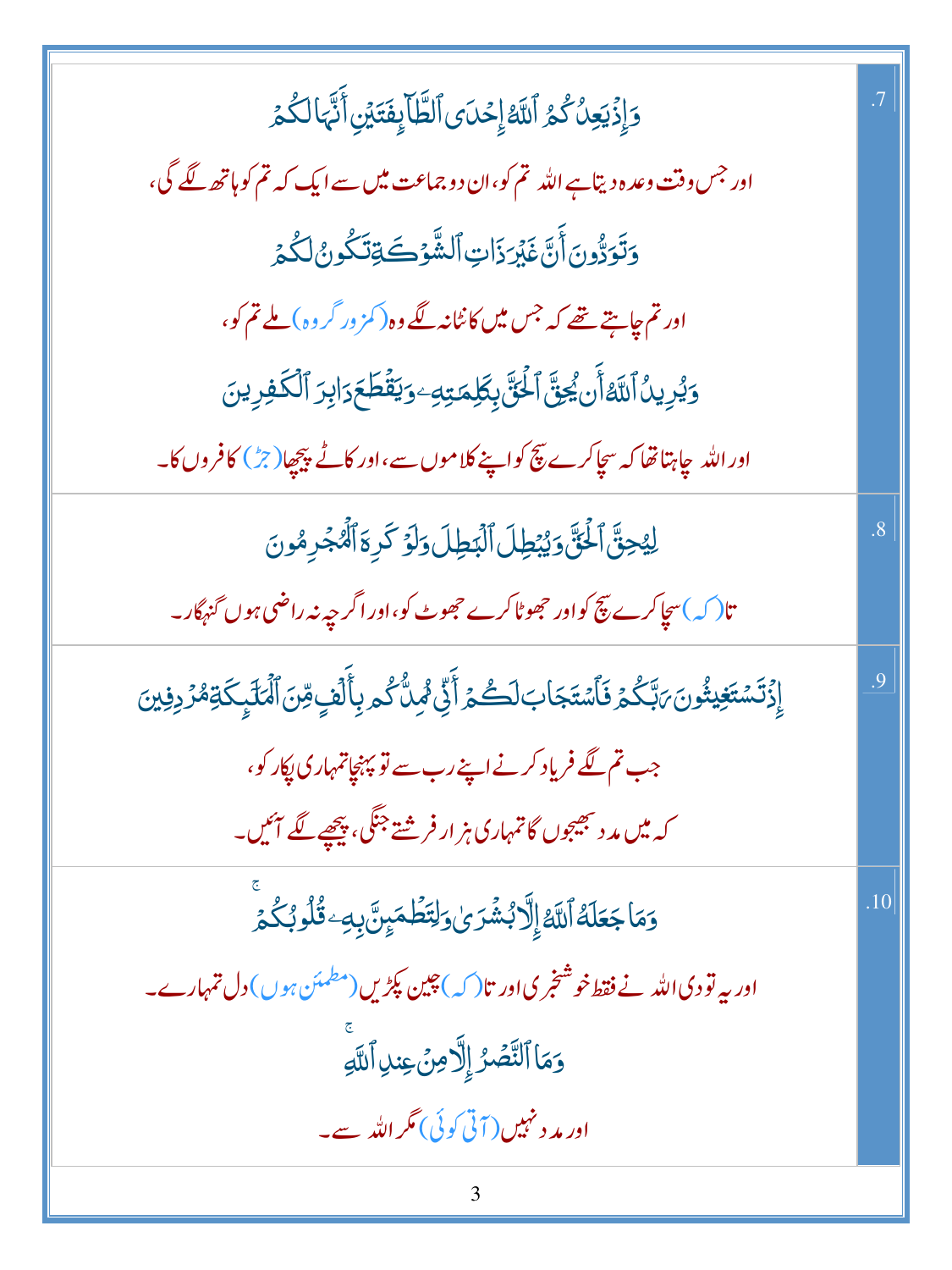| ٳۣڹؖٞٳؖڶڶڶۜ؋ػڒٟڽڒ۠ۘڂؼۑۿ۠                                                                         |     |
|--------------------------------------------------------------------------------------------------|-----|
| (يقيناً)الله <mark>زور آور ہے حکمت وال</mark> ا۔                                                 |     |
| إِذۡيُغَشِّيكُمُ ٱلنُّعَاسَ أَمَنَةً مِّنۡهُ                                                     |     |
| جس وقت ڈال دی تم پر اونگھ اپنی طرف سے تسکین کو                                                   |     |
| <u>ۅ</u> ؽ۠ڹۜڒؚڶؙٵؘڮػ۠ۄڡؚڹٲڶۺۜڡؘٲۦؚڡؘٲٵؚٙڵؚؿڟۨۿؚڗػ۠ۄۑؚڮٷؽ۠ۮؙۿؚڹۼڹػؙۮ <sub>ؙٙ</sub> ؆ؚڿۯؘٲڵۺ۠ۜؽڟڹ |     |
| اور اتاراتم پر آسان سے پانی کہ اس سے تم کو پاک کرے اور دُور کرے تم سے شیطان کی نجاست،            |     |
| وَلِبَرْبِطَ عَلَىٰ قُلُوبِكُمُ وَيُثَبِّتَ بِهِ ٱلْأَقَّدَامَ                                   |     |
| اور محکم گرہ(مضبوط کر) دے تمہارے دل پر،اور ثابت کرے( جمادے) تمہارے قدم۔                          |     |
| إِذۡ يُوحِى رَبُّكَ إِلَى ٱلۡمَٰٓلَـٰٓبِكَةِأَنِّيۡ مَعَكُمۡ فَثَبِّتُواۡ ٱلَّذِينَ ءَامَنُواۡ   | .12 |
| جب حکم بھیجاتمہارے رب نے فرشنتوں کو، کہ میں ساتھ ہوں تمہارے سوتم دل ثابت کر ومسلمانوں کے۔        |     |
| سَأَلُقِي فِي قُلُوبِ ٱلَّذِينَ كَفَرُواْ ٱلرُّعۡبَ                                              |     |
| میں ڈال دوں گا دل میں کافر وں کے دہشت۔                                                           |     |
| فَأَضُرِبُواْفَوْقَ ٱلْأَعْنَاقِ وَأَضُرِبُواْمِنْهُمْ كُلَّ بَنَانِ                             |     |
| سومارواوپر گر د نوں کے اور ماروان کے لُور لُور (جوڑجوڑ) ۔                                        |     |
| ذَ <sup>ا</sup> لِكَ بِأَثَّهُمۡ شَآَتُّواۡ ٱللَّٰٓ وَبَاسُولَهُ                                 | .13 |
| یہ اس واسطے کہ وہ مخالف ہوئے اللہ کے اور اسکے رسول کے،                                           |     |
| 4                                                                                                |     |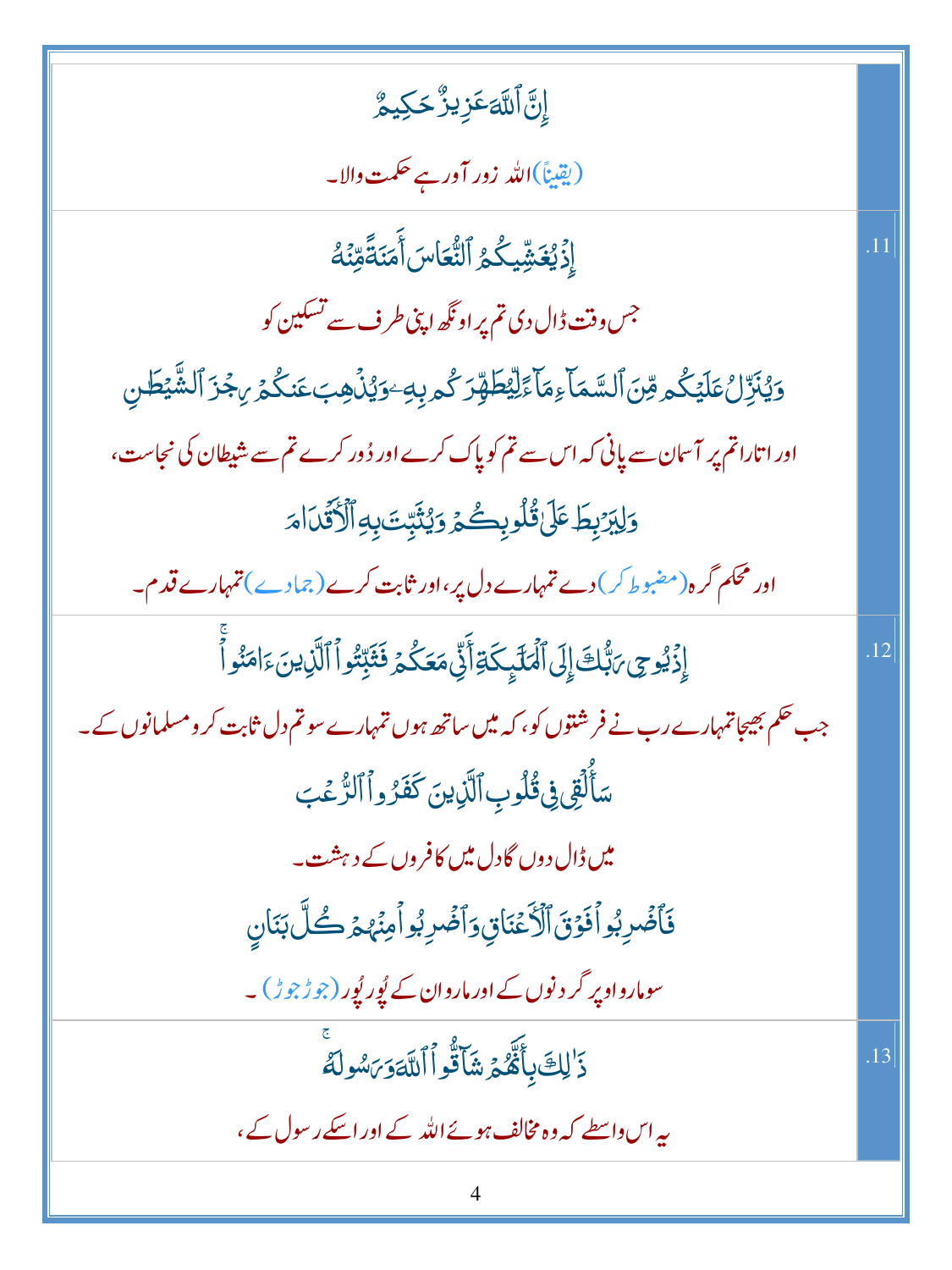| وَمَن يُشَاقِنِ ٱللَّهَوَىَسُولَهُ فَإِنَّ ٱللَّهَشَٰدِينُ ٱلۡفِقَابِ                                              |     |
|--------------------------------------------------------------------------------------------------------------------|-----|
| اور جو کوئی مخالف ہو اللہ کااور اُسکے رسول کا، تواللہ کی مارسخت ہے۔                                                |     |
| ذَ لِكُمْ فَذُوقُوهُوَأَنَّ لِلْكَفِرِينَ عَذَابَ ٱلتَّارِ                                                         | .14 |
| یہ (سزا) توتم چکھ لو،اور جان رکھوکے منکر وں کو ہے عذاب دوزخ کا۔                                                    |     |
| يَأَيُّهَا ٱلَّذِينَءَامَنُوَٱ إِذَالَقِيتُمُ ٱلَّذِينَ كَفَرُواْزَحُفَّافَلَاتُوَلُّوهُمُ ٱلْأَدَبَامَ            | .15 |
| اے ایمان دالو! جب بھڑ و(لڑ و) تم کافر وں سے مید ان جنگ میں، تو مت دو( چیبر و)ان کو( سے ) پیٹھ ۔                    |     |
| <u>و</u> َمَن يُوَلِّمِ يَوۡمَبِنِۚ دُبُرَ مُٓٓٓ إِلَّا مُتَحَرِّفَاۚ لِّقِتَالِ أَوۡ مُتَحَيِّرَۚ ا إِلَىٰ فِئَةٍ | .16 |
| اور جو کوئی اُن کو پیپٹھ دے اُس دن، مگر یہ (سوائے اسکے ) کہ ہنر (چال) کر تاہولڑ ائی کا یاجاملتاہو فوج میں ،        |     |
| <b>فَقَلۡ بَأَءَبِغَضَبِ مِّنَ ٱللَّهِ وَمَأۡ وَلَٰهُ جَهَنَّـ ۚ</b>                                               |     |
| سووہ لے پھر اغضب اللہ کا،اور اس کاٹھکانادوزخ ہے۔                                                                   |     |
| وَبِئْسَ ٱلْمَصِيرُ                                                                                                |     |
| اور کیابُر کی جگہ ٹھُہر ا۔                                                                                         |     |
| فَلَمۡ تَقۡتُلُوهُمۡ وَلَٰكِنَّ ٱللَّهَقَتَلَهُمۡ                                                                  | .17 |
| سو(حقیقت پیرنہیں کہ) تم نے ان کو نہیں مارا،لیکن اللہ نے مارا(اُن کو)،                                              |     |
| وَمَا يَمَيْتَ إِذْيَ مَيْتَ وَلَكِنَّ اللَّهَ يَكَىٰ                                                              |     |
| اور ٹُونے نہیں بھینکی مٹھی خاک جس وقت بھینکی تھی،لیکن اللّٰہ نے بھینکی،                                            |     |
|                                                                                                                    |     |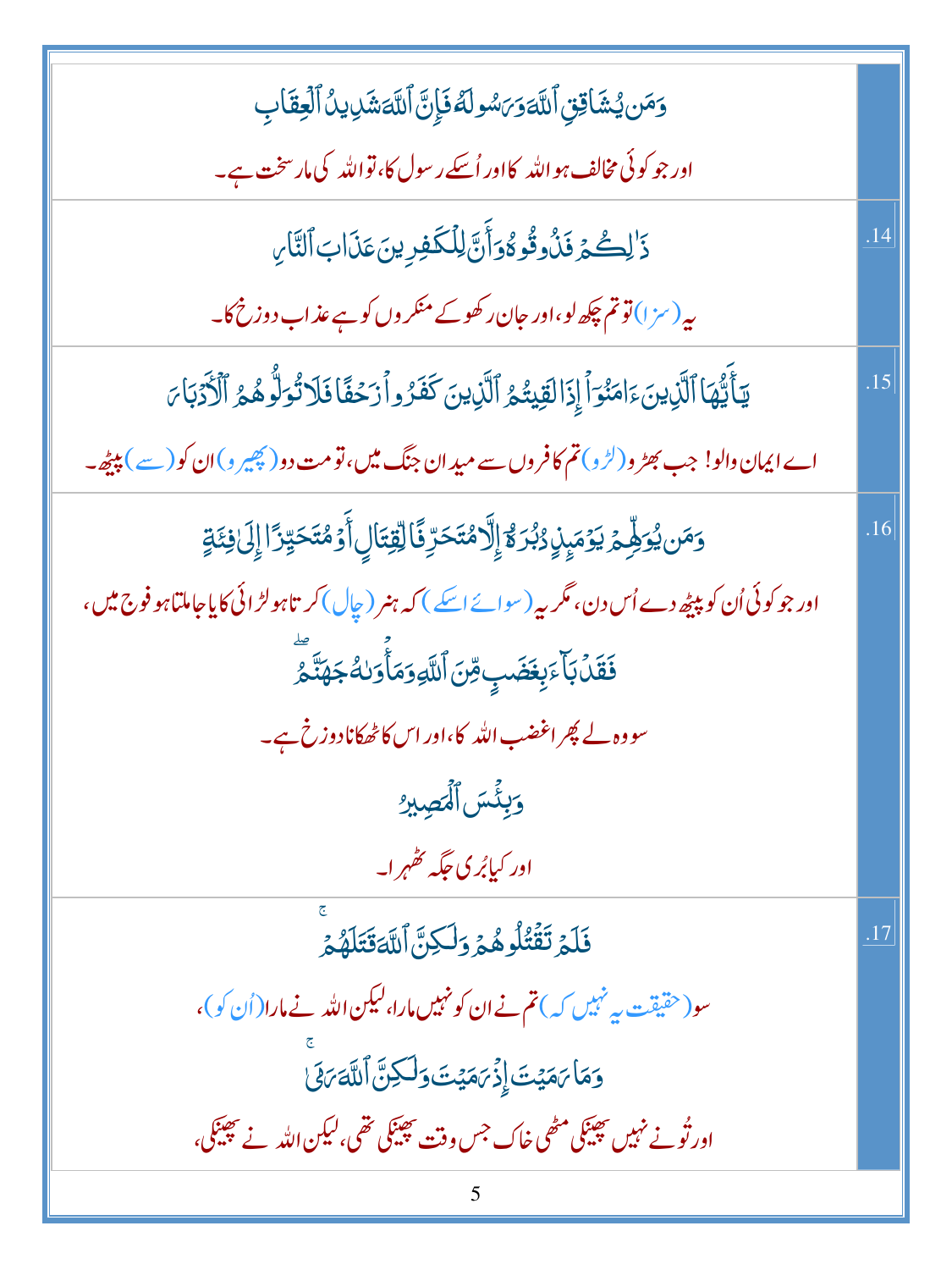| وَلِيُبۡلِٓ ٱلۡۡفَوۡمِنِینَمِنۡكُہَٰٓلَآءَۡحَسَنَاۤ                                                          |     |
|--------------------------------------------------------------------------------------------------------------|-----|
| اور کیا(الله کرنا) چاہتا تھاایمان والوں پر ،اپنی طرف سے خوب احسان۔                                           |     |
| ٳۣڹ <mark>ٞ</mark> ٲڵ <del>ڸ</del> ۜٙؾ <sup>ۺ</sup> ڮؠۼ۠؏ؘڸۑؖۿ۠                                              |     |
| تتحقيق(يقيناً)الله ہے(سب) سنتاجانتا۔                                                                         |     |
| ذَٰلِكُمۡ وَأَنَّ اللَّهَمُوهِنُ كَيۡلِ ٱلۡكَٰفِرِينَ                                                        | .18 |
| ىيەتوہو چكا،اور جان ركھو كەاللە سست(كمزور) كريگاتد بىر كافروں كې۔                                            |     |
| إِن تَسْتَفُتِحُواْفَقَلَ جَآءَكُمُ ٱلْفَتَٰحَ                                                               | 19  |
| (اے کافرو!)اگر تم چاہو فیصلہ ، سو پہنچ چکاتم کو فیصلہ ،                                                      |     |
| دَإِن تَنتَهُواْفَهُوَ خَيْرٌ لَّكُمَّ وَإِن تَعُودُواْ نَعُلُ                                               |     |
| اور اگر باز آؤتو تمہارا بھلاہے۔اور اگر پھر و( تم دوبارہ کر د) گے ،تو ہم بھی پھر کریں گے۔                     |     |
| وَلَن تُغۡىٰٓعَنكُمۡ فِئۡتُكُمۡ شَيَّاۚ وَلَوۡ كَثُّرَتۡ وَأَنَّ ٱللَّٰهَمَعَ ٱلۡمُؤۡمِنِينَ                 |     |
| اور (ہر گز) کام نہ آئے گاتم کو تمہاراجتھا،اگر چہ بہت ہوں،اور جانوکے اللہ ساتھ ہے ایمان والوں کے۔             |     |
| يٓ أَيُّهَا ٱلَّذِينَ ءَامَنُوٓ ٱأَطِيعُواۡ ٱللَّهَوَىَسُولَهُ وَلَاتَوَلَّوۡ أَعَنۡهُوَأَنۡتُمۡ تَسۡمَعُونَ | .20 |
| اے ایمان دالو! حکم پر جلواللّٰہ کے اور اسکے رسول کے ،اور اس سے مت پھر و( منہ موڑو)سُ کر۔                     |     |
| <u>وَلَاتَكُونُواْ كَٱلَّٰٓ</u> ٰٓنِينَ قَالُواْسَمِعۡنَاوَهُمۡ لَايَسۡمَعُونَ                               | .21 |
| اور ویسے مت ہو، جنہوں نے کہاہم نے سنا،اور وہ سنتے نہیں۔                                                      |     |
|                                                                                                              |     |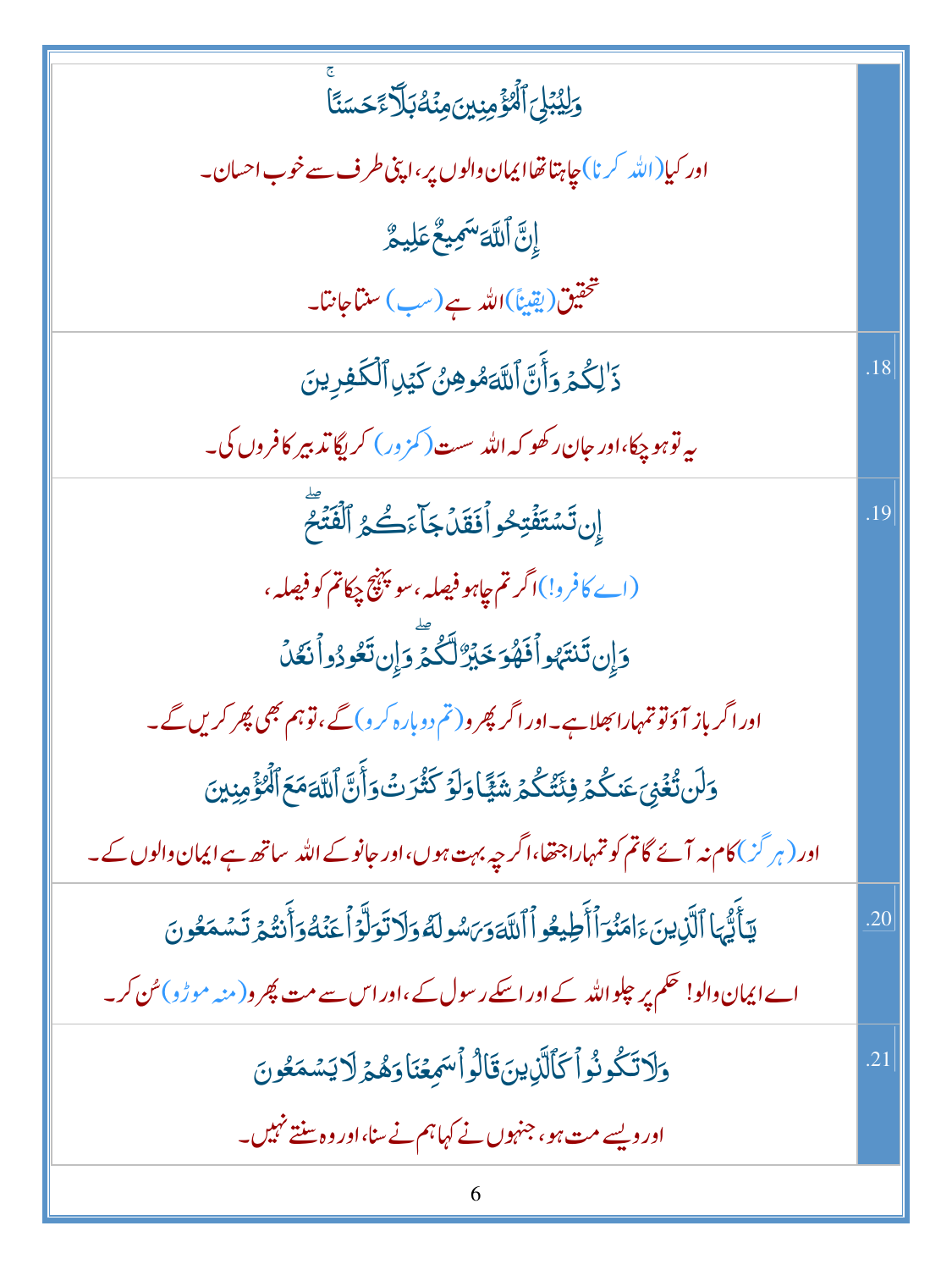| إِنَّ شَرَّ ٱلدَّوَالِّ عِندَ ٱللَّهِ ٱلصُّمُّ ٱلۡبُكۡمُ ٱلَّٰٓذِينَ لَا يَعۡقِلُونَ            | .22 |
|-------------------------------------------------------------------------------------------------|-----|
| بد ترسب جانوروں ( جاند اروں ) میں اللہ کے پاس وہی بہرے گوتگے ہیں جو نہیں بوجھتے (عقل رکھتے )۔   |     |
| دَلَوۡ عَلِمَ ٱللَّهُ فِيہِمۡ خَبۡرَۚ ٱلۡأَنۡ ۡمَعَهُمۡ ۚ                                       | .23 |
| اور اگر الله  جانباان میں کچھ بھلائی، تواُن کوسنا تا $(\vec{x},\vec{z})$ تو فیق دیتا)۔          |     |
| وَلَوَأَلَّمَعَهُمۡ لَتَوَلَّوۡأَوَّهُمۡ مُّعۡرِضُونَ                                           |     |
| اور جواُن کوسنائے توالٹے بھاگیں منہ پھیر کر(بے رخی سے)۔                                         |     |
| يٓٲٛێ۠ؠؘٵٱڷۜڒؚؾڹؘۦٙٳڡؘڹؙۅٱٲۺؾؘڿؽڹؗۅٱڸڐۅؘڶؚڵڗؐۺۅڸٳؘؚۮؘٳۮڡؘٲػٛۮٙڶۣٲڲؙۼٛۑۣۑڴ؞ٙؖ                    | .24 |
| اے ایمان دالو! مانو حکم اللہ کااور رسول کا، جس وقت بلائے تم کوایک کام پر جس پر تمہاری زندگی ہے۔ |     |
| وَٱعۡلَمُوَٱأَنَّ ٱللَّٰٓ يَكُولُ بَيۡنَ ٱلۡمَزۡ ءِوَقَلۡبِهِۦ                                  |     |
| اور جان لو، کہ اللہ روک لیتاہے آدمی سے اسکے دل کو،                                              |     |
| <u>وَ</u> أَنَّهُمْ إِلَيۡهِ ثُّکۡشَرُونَ                                                       |     |
| اور یہ کہ اس پاس تم جمع ہوگے۔                                                                   |     |
| وَٱتَّقُواۡفِتۡنَةَلَّالَتُصِيبَنَّ ٱلَّٰٓنِينَ ظَلَمُواۡ مِنكُمۡ خَاصَّةً                      | .25 |
| اور بیچتے رہواس فساد سے، کہ نہ پڑے گاتم میں سے ظالموں پر چُن کر۔                                |     |
| وَٱعۡلَمُوٓأَأَنَّ ٱللَّهَشَٰٓ لِنُٱلۡلِّعَٰٓابِ                                                |     |
| اور جان لو که الله کاعذاب سخت ہے۔                                                               |     |
|                                                                                                 |     |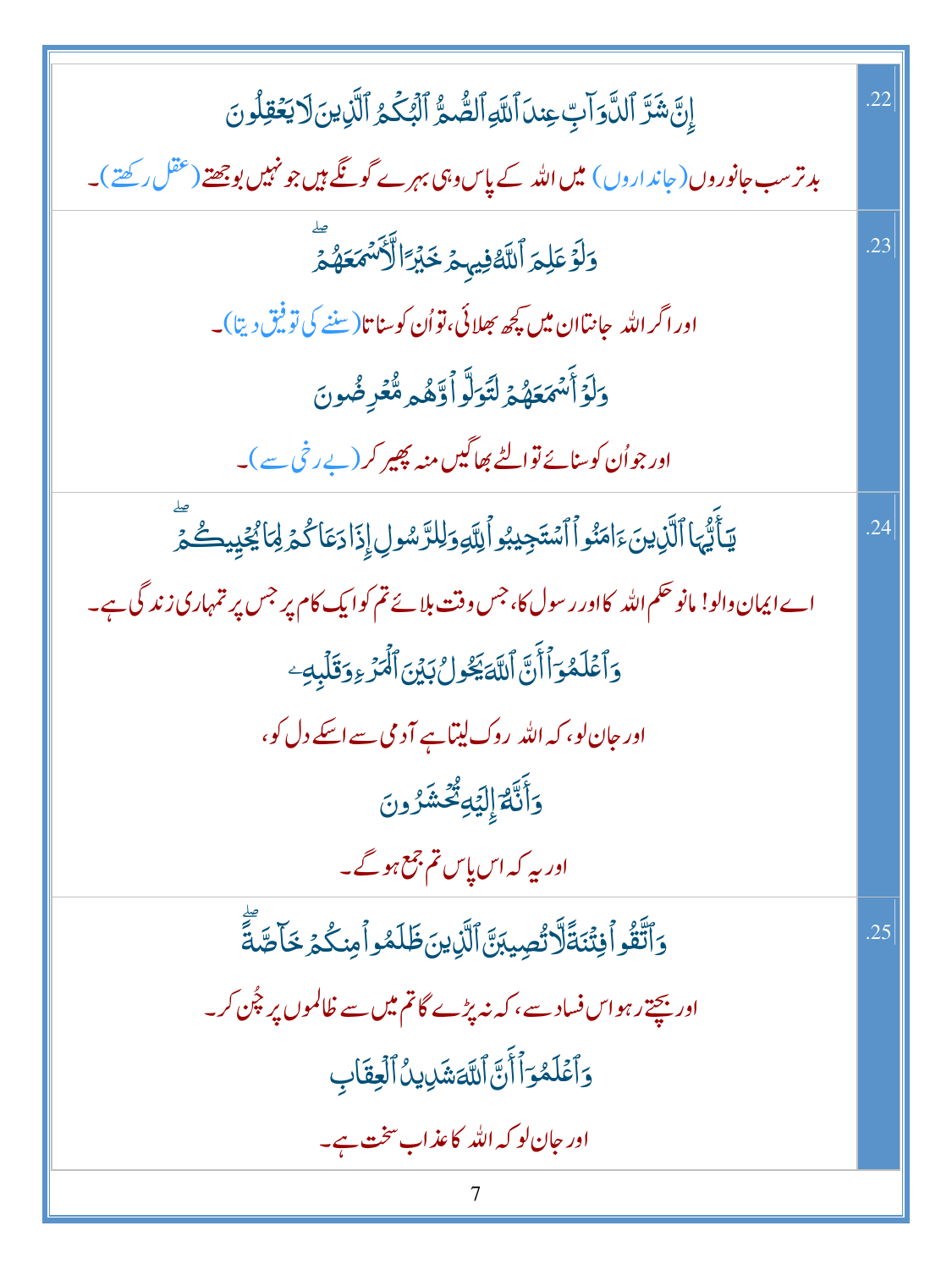| 5آذَكُرُوٓاۡإِذۡأَنتُمۡ قَلِيلٌ مُّسۡتَضۡعَفُونَ فِى ٱلۡأَرۡصِ                                                    | .26 |
|-------------------------------------------------------------------------------------------------------------------|-----|
| اور یاد کر وجس وقت تم تھوڑے تھے،مغلوب پڑے ہوئے ملک (زیلن) میں،                                                    |     |
| تَخَافُونَ أَن يَتَخَطَّفَكُمُ ٱلنَّاسُ فَاوَلكُمۡ وَأَيَّلَ كُم بِنَصۡرِهِۦ                                      |     |
| ڈرتے تھے اُچک لیں تم کولوگ، پھر اس نے تم کو جائے(پناہ) دی اور زور دیا(مضبوط کیا)اپنی مد دسے،                      |     |
| وَىَرْقَكُمْ وِّنَ ٱلطَّيِّبَتِ لَعَلَّكُمۡ تَشۡكُرُونَ                                                           |     |
| اور روزی دی تم کوستحری چیزیں، شاید تم حق مانو۔                                                                    |     |
| يَأَيُّهَا ٱلَّذِينَءَامَنُواۡلَاتَّخُونُواۡ ٱللَّهَوَٱلرَّسُولَ وَتَخُونُوَٱأۡلَمَنَتِكُمۡ وَأَنتُمۡ تَعۡلَمُونَ | .27 |
| اے ایمان دالو!                                                                                                    |     |
| چوری(خیانت) نه کر والله سے اور رسول سے، یاچوری(نه خیانت) کر و آپس کی امانتوں میں جان کر۔                          |     |
| وَٱعۡلَمُوٓاۡأَنَّهَآ أَمۡوَالۡكُمۡ وَأَوۡلَٰٓاُ كُمۡ فِتُنَةُّوَأَنَّ ٱللَّهَ عِندَاوُّآأَجُرٌ عَظِيمٌ           | .28 |
| اور حان لو کہ تمہارے مال اور اولا د جو ہیں،خراب کرنے والے ہیں،اور بیہ کہ اللہ پاس بڑ اثواب ہے۔                    |     |
| يٓٲٛێ۠ؠؘٵٱڷۜڹۣؠڹؘۦؘٳڡؘڹ۠ۅؘٲٳۣڹؾۜٙڦۢۏٱٲڷڶٲڲؘۼؘڡڶڷۜػۢۮؚۏؙٛۯؘقؘٳڹ۬ٲۏێۢػڣؚٞۯٙۼڹڂٛۮؚڛؘۜۑٗٳڗػؙۮؚۏؾۼؙڣۯڶػۢۮٙۨ            | .29 |
| اے ایمان دالو!                                                                                                    |     |
| اگر ڈرتے رہوگے اللہ سے توکر دیگاتم میں فیصلہ ،اور اتارے گاتم سے تمہارے گناہ اور تم کو بخشے گا،                    |     |
| وَاللَّهُذُو الْفَضَٰلِ الْعَظِيمِ                                                                                |     |
| اور اللہ کافضل بڑاہے۔                                                                                             |     |
| 8                                                                                                                 |     |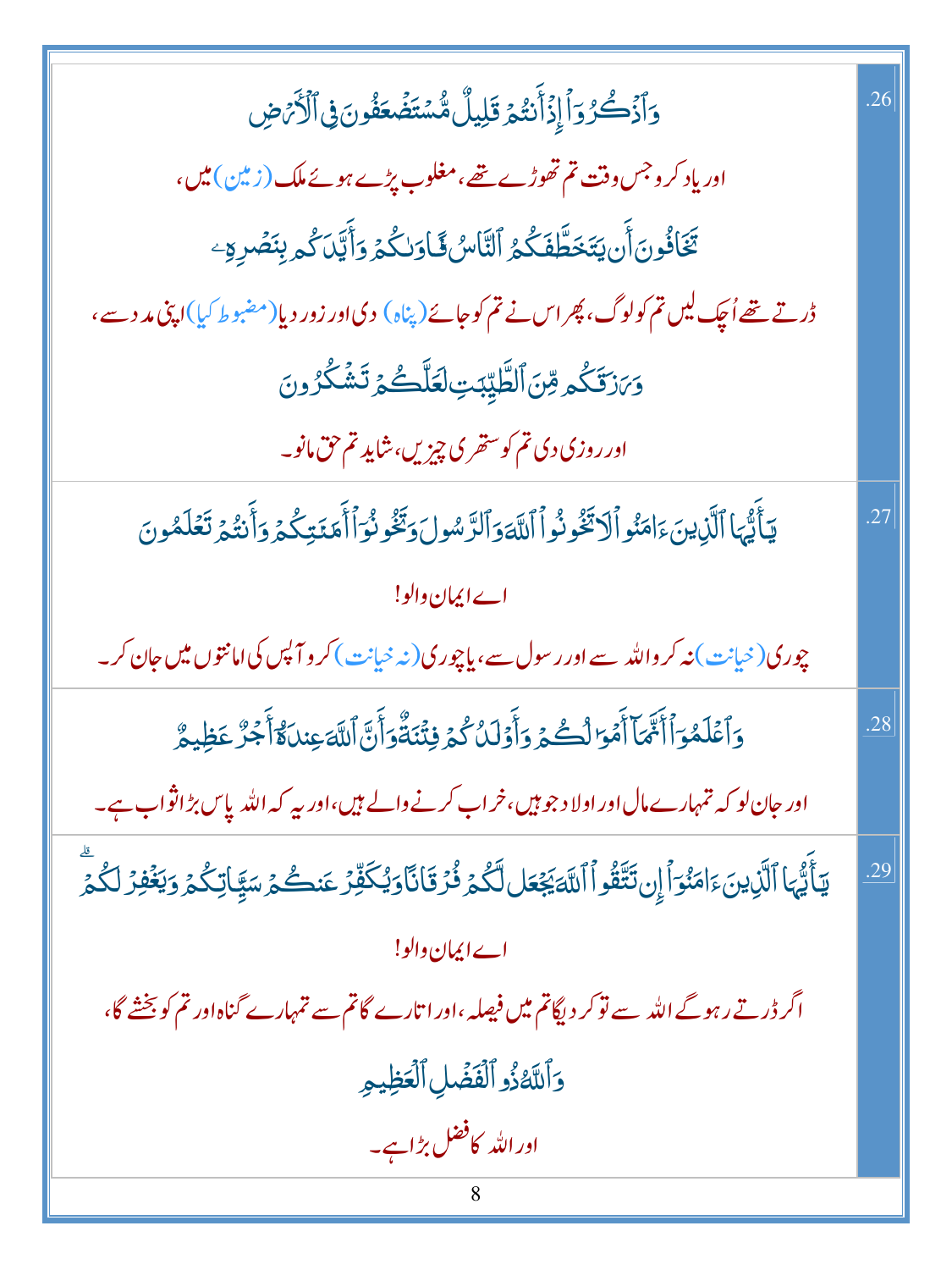| وَإِذۡ يَمۡكُرُ بِكَ ٱلَّذِينَ كَفَرُواۡلِيُّبِتُوكَأَوۡ يَقۡتُلُوكَأَوۡ يُخۡرِجُوكَ                                      | .30 |
|---------------------------------------------------------------------------------------------------------------------------|-----|
| اور جب فریب بنانے لگے کافر کہ تجھ کو بٹھا(قید کر) دیں یامار ڈالیں یا نکال دیں۔                                            |     |
| وَيَمۡكُرُونَوَيَمۡكُرُ ٱللَّهۡوَٱللَّهُ خَيۡرُ ٱلۡمَٰكِرِينَ                                                             |     |
| اور وہ بھی فریب (چال) کرتے تھے اور اللہ بھی فریب (چال) کر تا تھا،                                                         |     |
| اوراللہ کافریب( کی چال) سب سے بہتر ہے۔                                                                                    |     |
| وَإِذَا تُتْلَىٰ عَلَيۡهِمۡ ءَايَتُنَاقَالُواۡقَلۡسَمِعۡنَالَوۡ نَشَآءُكَقَلۡنَامِثۡلَ هَذَآ                              | .31 |
| اور جب کوئی پڑھے اُن پر ہماری آیتیں، کہیں ہم س چکے، ہم چاہیں تو کہہ لیں ایسا،                                             |     |
| إِنۡ هَـٰٓنَاۤۤ إِلَّآ أَسَطِيرُ ٱلۡأَوَّلِينَ                                                                            |     |
| یہ ی <del>چ</del> ھ نہیں احوال ہیں پہلوں کے۔                                                                              |     |
| وَإِذْقَالُواْاللَّهُمَّ                                                                                                  | .32 |
| اور جب <u>کہنے لگے</u> ، کہ پ <u>ا</u> اللّٰہ!                                                                            |     |
| إِن كَانَ هَذَاهُوَ ٱلْخُنَّ مِنۡ عِندِاكَ فَأَمۡطِرۡ عَلَيۡنَا حِجَاۙءَةَّقِنَ ٱلسَّمَآءِ أَوِ ٱئۡتِنَابِعَذَابِ أَلِيمِ |     |
| اگریہی دین( قر آن)حق ہے تیرے پاس سے،قوہم پر برسا پتھر آسان سے،یالاہم پر دُکھ کی مار۔                                      |     |
| وَمَاكَانَ ٱللَّهُ لِيُعَلِّبَهُمْ وَأَنتَ فِيهِمْ                                                                        | .33 |
| اور الله بر گز نه عذاب کر تااُن کو،جب تک تُو تھاان میں،                                                                   |     |
|                                                                                                                           |     |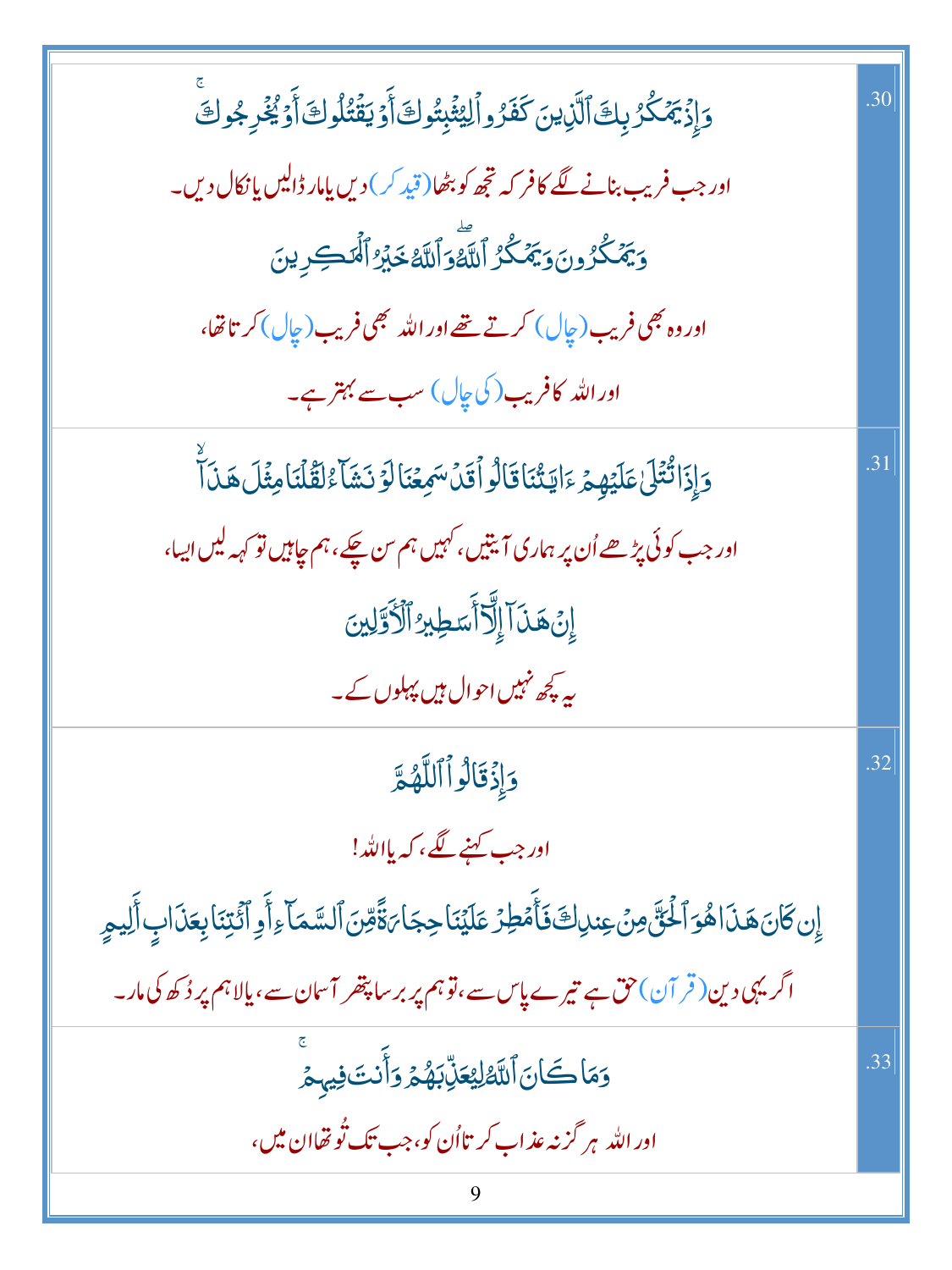| وَمَاكَانَ ٱللَّهُمُعَلِّلِبَهُمۡ وَهُمۡ يَسۡتَغۡفِرُونَ                                                                   |     |
|----------------------------------------------------------------------------------------------------------------------------|-----|
| اور اللہ نہ عذاب کرے گااُن کو، جب تک بخشواتے رہیں۔                                                                         |     |
| وَمَا لَهُمْ أَلَّا يُعَلِّبَهُمُ اللَّهُ وَهُمْ يَصُلُّونَ عَنِ ٱلْمَسْجِلِ ٱلْحَرَ امِرِ وَمَا كَانُوَ أَأْوَلِيَا ءَوَّ | .34 |
| اور ان میں کیا ہے، کہ عذاب نہ کرے اللہ ؟ اور وہ روسے ہیں مسجدِ حرام سے،اور اسکو اختیار والے نہیں۔                          |     |
| إِنۡ أَوۡلِيَآؤُمُّۚ إِلَّآ ٱلۡتَّقُونَ وَلَٰٓكِنَّ أَكۡقُرَهُمۡ لَا يَعۡلَمُونَ                                           |     |
| اسکے اختیار دالے وہی ہیں جو پر ہیز گار ہیں،لیکن وہ اکثر خبر نہیں رکھتے۔                                                    |     |
| وَمَاكَانَ صَلَاتُهُمْ عِندَ ٱلْبَيْتِ إِلَّامُكَا ءًَوَتَصۡلِيَةً                                                         | .35 |
| اور اُن کی نماز کچھ نہ تھی، کعبہ کے پاس، مگر سیٹیاں بجانی اور تالیاں۔                                                      |     |
| فَلُوقُواُ ٱلْعَذَابَ بِمَا كُنتُمَ تَكَفُرُونَ                                                                            |     |
| سو چڪھو عذاب، بدلہ اپنے گفر کا۔                                                                                            |     |
| إِنَّ ٱلَّذِينَ كَفَرُواْ يُنفِقُونَ أَمۡوَا لَهُمۡ لِيَصُلُّواۡ عَن سَبِيلِ ٱللَّهِ                                       | .36 |
| جولوگ کا فرمیں،خرچ کرتے ہیں اپنے مال، کہ روکیں اللہ کی راہ سے۔                                                             |     |
| <b>ۮٙ</b> ؊ٟ۠ڹڧؚڦؙۄۿؘٵڐۢ۫ڋڗٙڬ۠ؗۅڽ۠ڡؘڶؽٙۿ۪ؽٙڂۺٙۯۊؘ۠ۧڎ۠۠ڋؠ۠ۼ۬ڶڹٞۅڽؖ                                                          |     |
| سوا بھی اور خرچ کریں گے ، پھر آخر ہو گاان پر پچچتاوا، پھر آخر مغلوب ہوں گے۔                                                |     |
| <u>و</u> َٱلَّٰٓأ <i>ٓ</i> نِينَ كَفَرُوٓاۡۖ إِلَىٰۖ جَهَنَّمَ يُۡحَشَّرُونَ                                               |     |
| اور جو کافر رہیں گے ، دوزخ کو ہانکے ( گھیر لے جائیں ) جائیں گے۔                                                            |     |
| 10                                                                                                                         |     |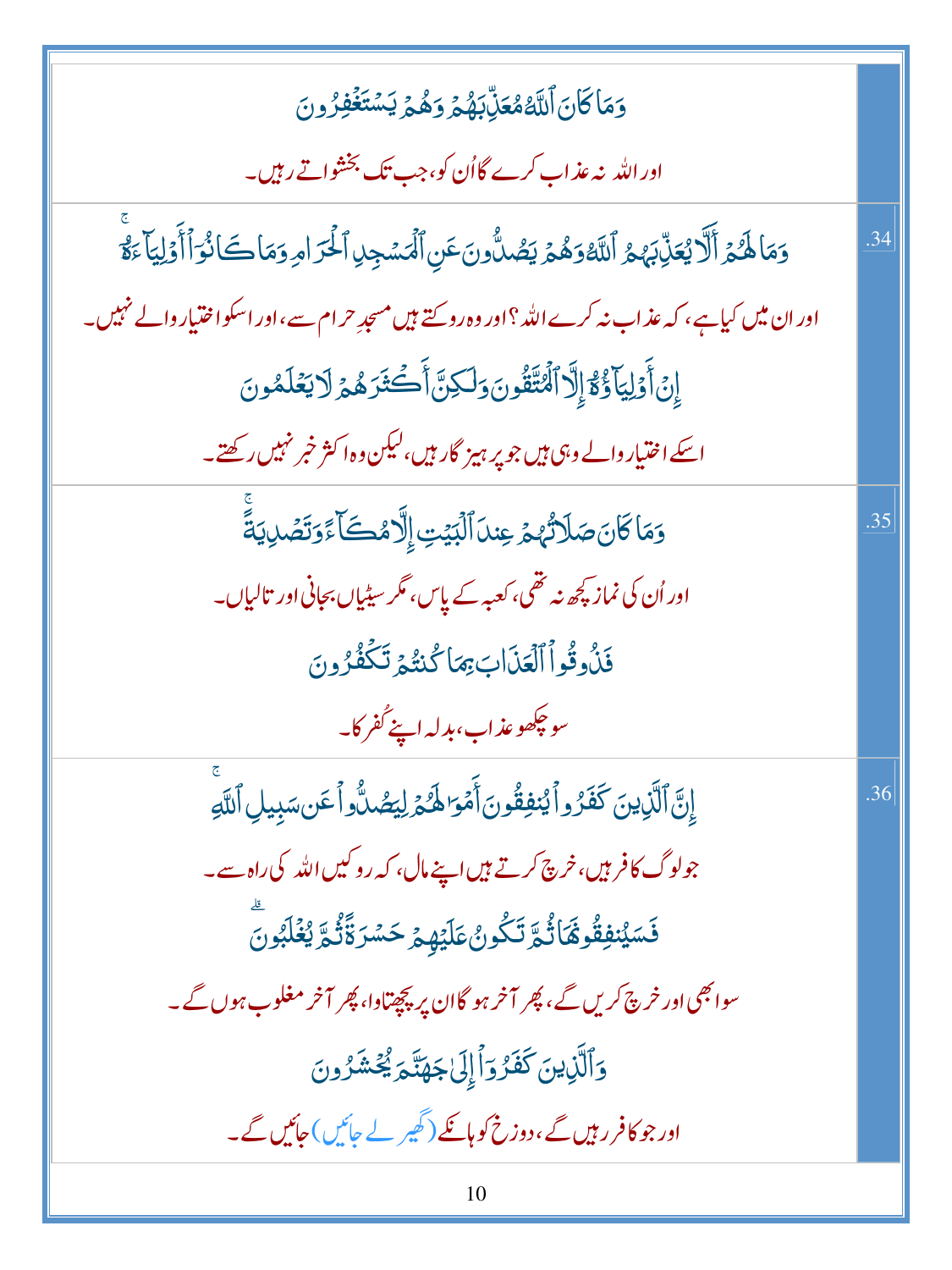| لِيَهِيزَ ٱللَّهُ ٱلْخَبِيثَ مِنَ ٱلطَّيِّبِ                                                       | .37 |
|----------------------------------------------------------------------------------------------------|-----|
| تا( کہ)عداکرےاللہ ناپاک کوپاک سے،                                                                  |     |
| <i>ۏڲۼ۫ۼ</i> ڶٲڶۘڹؚؠؽڎؘڹۼ۫ڞؘڡ۠ػڶڹۼؙڞۣۣۏؘؾۯڴڡؘڡ۠ <sup>ڮ</sup> ۄڽڡٙٲڡؘؾؗڿۘۼڶڡ۠ڣ۫ڿۿڐؘؖ <sub>ۿ</sub>   |     |
| اور رکھے ناپاک کوایک پر ایک، پھر اس کوڈ ھیر کرے سارا، پھر ڈالے اس کو دوزخ میں۔                     |     |
| أَوْلَٰٓيِكَ هُمُ ٱلۡۡتَسِرُونَ                                                                    |     |
| وہی لوگ ہیں نقصان پانے والے۔                                                                       |     |
| <u>ػ۠ڶڸڷۜڶؚٳؾڹؘڂۘڡؘ<sup>ۣ</sup>ۯڗٲٳۣڹؾٮٚۊۿۅٲؽۼ۫ڡٞۯڟۘ<sub>ٛۿ</sub>ۄٞٵۊؘڹٙڛؘڶڡؘ</u>                  | .38 |
| ٹو کہہ دے کافروں کو کہ اگر باز ایمیں تومعاف ہو ان کوجو (گناہ)ہو چکا۔                               |     |
| دَإِن يَعُودُواْفَقَلَهَضَتَ سُنَّتَ ٱلْأَوَّلِينَ                                                 |     |
| اور اگر پھر وہی کریں گے ،تو پڑھ چکی ہے راہ اگلوں کی۔                                               |     |
| <b>5قَتِلُوهُمۡ حَتَّىٰ لَاتَكُونَ فِتَّنَةٌ وَيَكُونَ ٱلدِّينُ كُلُّهُ لِلَّهِ</b>                | .39 |
| اور لڑتے رہواُن سے جب تک نہ رہے فساد،اور ہو جائے حکم اللہ کا۔                                      |     |
| فَإِنِ ٱنتَهَوۡ أَفَإِنَّ ٱللَّهَ بِمَا يَعۡمَلُونَ بَصِبِيرٌ                                      |     |
| پھراگر وہ باز آئیں تو( بی <u>ش</u> ک)اللہ اُن کے کام دیکھتاہے۔                                     |     |
| دَإِن تَوَلَّوَ أَفَأَعۡلَمُوٓ أَأَنَّ ٱللَّهَ مَوۡلَدَكُمۡ نِعۡمَ ٱلۡمَوۡلَىٰ وَنِعۡمَ ٱلنَّصِيرُ | .40 |
| اور اگر وہ نہ مانیں تو جان لو کہ اللہ ہے حمایتی تمہارا، کیاخوب حمایتی ہے اور کیاخوب مد د گار۔      |     |
| 11                                                                                                 |     |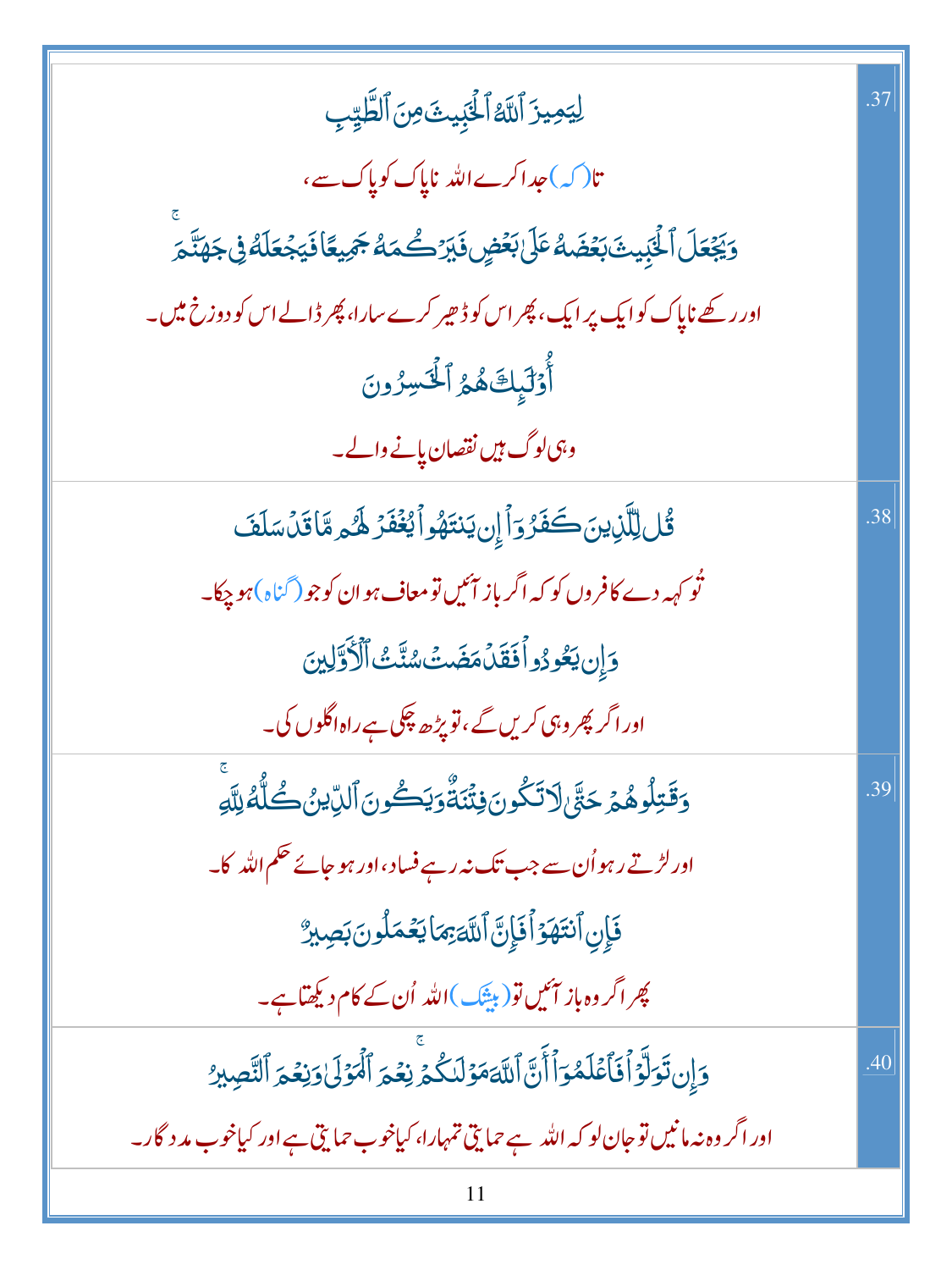| <u>و</u> َٱعۡلَمُوٓٲٲۜۥٝٞۜ <i>ۘۿ</i> ٵۼؘڹڡۡتُم مِّن شَىۡۦٍفَأَنَّ لِلَّهِ خُمُّسَهُ وَلِلرَّسُولِ                         | .41 |
|---------------------------------------------------------------------------------------------------------------------------|-----|
| اور <mark>جان رکھو کہ جو غنیمت</mark> لاؤ <del>کچھ</del> چیز ،سواللّٰہ کے واسطے اس <b>می</b> ں سے پانچواں حصہ اور رسول کے |     |
| وَلِذِى ٱلْقُرۡ بِىٰ وَٱلۡيَتَمَىٰ وَٱلۡمَسَكِينِ وَٱبۡنِ ٱلسَّبِيلِ                                                      |     |
| اور قرابت والے کے اور یتیم کے اور مخاج کے اور مسافر کے۔                                                                   |     |
| إِن كُنتُمُ ءَامَنتُم بِأَللَّهِ وَمَآ أَنزَلْنَاعَلَىٰ عَبۡلِ نَا يَوۡمَ ٱلۡقُرۡ قَانِ يَوۡمَ ٱلۡتَقَى ٱلۡحَمَعَانِ      |     |
| اگر تم یقین لائے ہواللہ پر اور اس چیز پر جو ہم نے اتاری اپنے بندے پر،                                                     |     |
| جس دن فیصله ہوا، جس دن بھڑیں دوفوجیں۔                                                                                     |     |
| <b>5</b> ٲٮ۠ڷڠٷٙڶ؎۠ڷؚۺ۬ؽٙۦؚٟۊؘڔؠڒ۠                                                                                        |     |
| اور الله سب <del>چیز پ</del> ر قادر ہے۔                                                                                   |     |
| ٳؚۣۮؘٲۜٮٛؾ۠ۄۑؚٲڷڡ۠ۯؗۏۊٚٲڵڷ۠ۯ۬ؾٵۏۿۄۑؚٲڷڠۯۏۊٚٲڷڦؙڞؘۏؽ؋ٲڵڗؖ؎ؗٙڲٲٞۺڡؘڶؘۄڹٮڴؽۨ                                                 | .42 |
| جس وقت تم تھے ورے کے ناکے (وادی کے اس طرف کے کنارے)اور وہ پرے کے ناکے (کنارے)،                                            |     |
| اور قافلہ پنچےانر گیاتم سے۔                                                                                               |     |
| وَلَوۡتَوَاعَدَتُّمَ لَاۡخُتَلَفَنُّمَ فِى ٱلۡبِيعَـٰابِۚوَلَٰكِن لِيَّقۡضِىٓ ٱللَّهُ أَمۡرَّ الصَّانَ مَفۡعُولاً         |     |
| اور اگر آپس میں تم وعد ہ کرتے تونہ پہنچتے وعدے پر ،لیکن اللہ کو کر ڈالناایک کام،جو ہو چکا تھا(جسکو ہو ناتھا)،             |     |
| ڵۣؾۿؘڸڬٙڡؘۜڽٙۿڶڶڰؘٸؙڹێۣٮٞۊٟۮؘڲ <sub>ؘڲ</sub> ؈ٞؿؘۜٞٸؘؙ؉ؚؾۣٚٮؘۊٟ                                                           |     |
| تا( کہ)مرےجومر تا( <sup>جسک</sup> ومرنا)ہےسوچھ کر (واضع دلیل سے )                                                         |     |
| ا <b>ور جۂ جو جیتا</b> (جسکو جینا) ہے سوچھ کر (واضع د <sup>لی</sup> ل سے ) ۔                                              |     |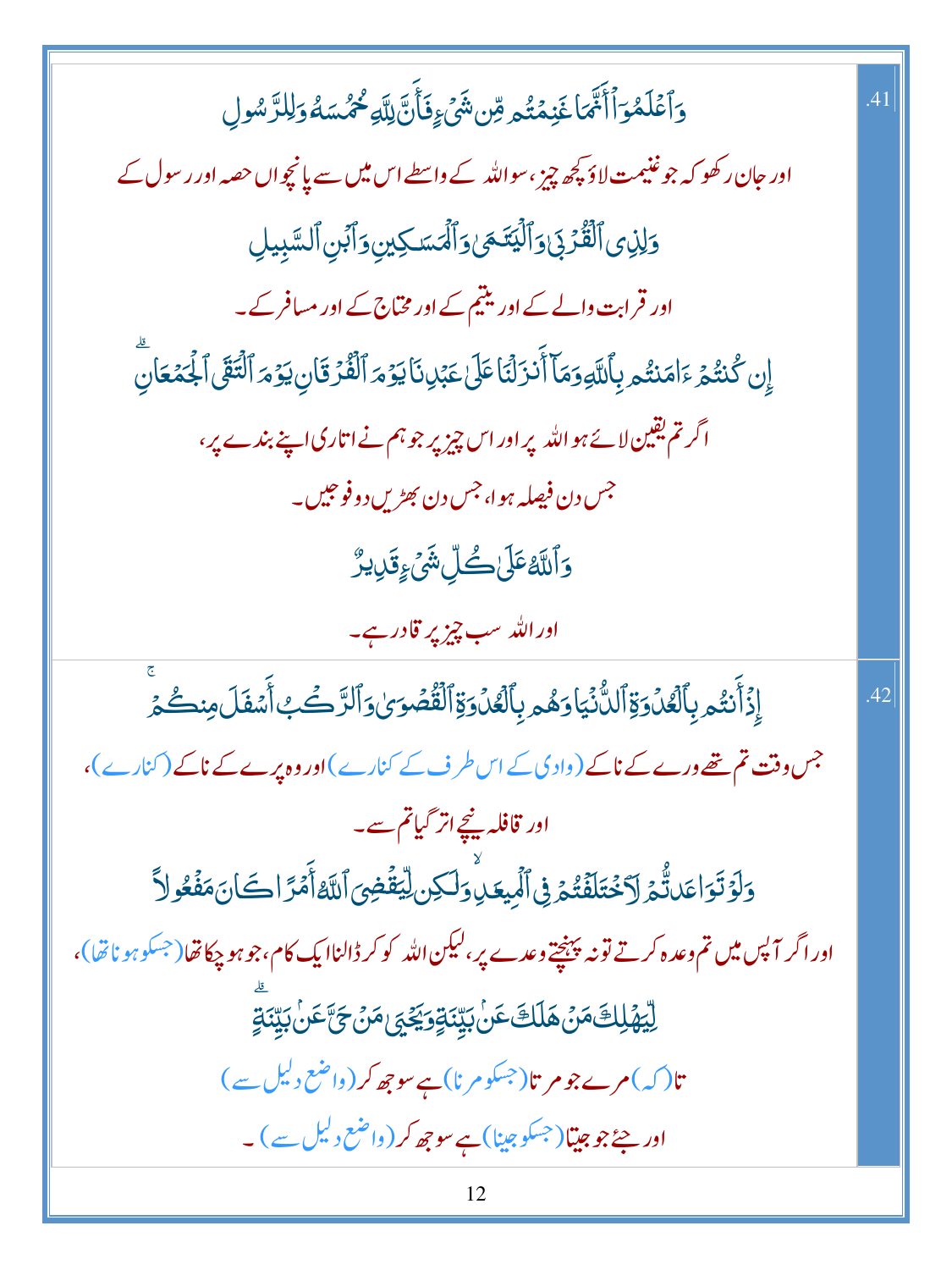| وَإِنَّ ٱللَّهَ لَسَمِيعٌ عَلِيمٌ                                                                     |     |
|-------------------------------------------------------------------------------------------------------|-----|
| اور (بیش) الله سن <del>ب جانب</del> ا۔                                                                |     |
| ٳؚؚۮ۬ <i>ؽ۠ڔ</i> ؚۑػۿ <sub>۠</sub> ۿۯٱڶڶ <i>ٙ</i> ۠؋ۣ۬ڡؘڹؘٲڡؚڬ <b>ٙڐ</b> ؘڸۑڵؖٲۜ                      | .43 |
| جب اللہ نے وہ د کھائے تیرےخواب میں تھوڑے۔                                                             |     |
| وَلَوۡ أَمَالِكُهُمۡ كَثِيرٗ الۡقَشِلۡتُمۡ وَلَنَنَزَعۡتُمۡ فِى ٱلۡأَمۡرِ وَلَكِنَّ ٱللَّهَسَلَّمَ    |     |
| اور اگر وہ تجھ کو بہت د کھا تا، تو تم لوگ نامر دی کرتے ،اور جھگڑ اڈالتے کام میں ،لیکن اللہ نے بچالیا۔ |     |
| إِنَّهُ عَلِيعُ بِذَاتِ ٱلصُّدُورِ                                                                    |     |
| (بیشک)اسکومعلوم ہے جو بات ہے دلوں میں۔                                                                |     |
| وَإِذَيْرِيكُمُوهُمَ إِزِٱلۡتَقَيۡتُمۡۚ فِىٓأَعۡيُنِكُمۡ قَلِيلاً                                     | .44 |
| اور جب تم کو د کھائی وہ فوج،وقت ملا قات ( <sup>لڑ</sup> ائی) کے ، تمہاری آنکھوں میں تھوڑی،            |     |
| وَيُقَلِّلُكُمۡ فِىَ أَعۡيُنِهِمۡ لِيَقۡضِىَ ٱللَّهُ أَمۡرَ اكَانَ مَفۡعُولاً                         |     |
| اور تم کو تھوڑاد کھایااُن کی آنکھوں میں، تا( کہ )کر ڈالے اللہ ایک کام جو ہو چکا( کر رہنا) تھا۔        |     |
| وَإِلَى ٱللَّهِ تُزَجَعُ ٱلْأُمُوسُ                                                                   |     |
| اور اللہ تک پہنچ ہے ہر کام کی۔                                                                        |     |
|                                                                                                       |     |
| يٓٲۢێۢۿؘٳٲڷۜڕ۬ؾڹؘٵؚڡؘٮؙ۫ۏٲٳٳؘٳڶۊؠؾؙۮۏؚۼؘڐؘۘۏ۬ٲڎۘٲڋۮڴۯۅٲٲڷؘڡٙڪؘؿؚؾٵڶڂۜڷػؙۮڟؙڣڵڂۏڹ                      | .45 |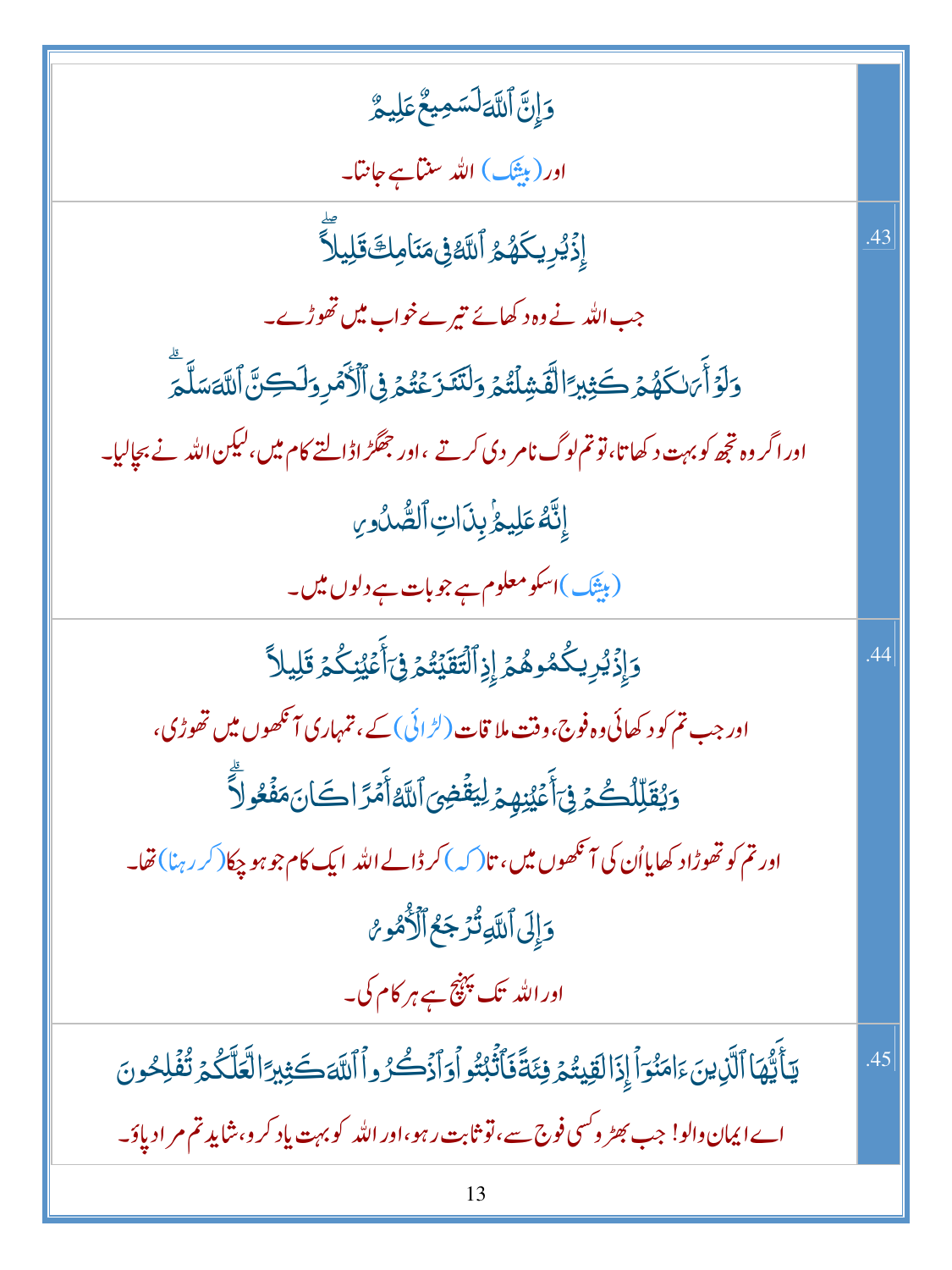| وَأَطِيعُواْ ٱللَّةَ وَىَسُولَهُ                                                                                         | .46 |
|--------------------------------------------------------------------------------------------------------------------------|-----|
| اور حکم مانواللّٰہ کااور اس کے رسول کا،                                                                                  |     |
| <u>و</u> َلَاتَنَزَعُواْفَتَفَّشَلُواْوَتَذُهَبَ <i>بِي</i> ْكُكُمْ                                                      |     |
| اور آ <sup>ب</sup> یں میں نہ جھگڑ و، پھر نامر د (بز دل)ہو جاؤگے،اور جاتی رہے (اُکھڑ جائے ) گی تمہاری باؤ (ہَوا)،         |     |
| وَأَصْلِاوَأَ                                                                                                            |     |
| اور کٹیم ے رہو(صبر کر د) ۔                                                                                               |     |
| إِنَّ اللَّهَ مَعَ الصَّدِينَ                                                                                            |     |
| (بیٹَک)اللّٰہ ساتھ ہے کٹھہر نے(صبر کرنے)والوں کے۔                                                                        |     |
| <u>وَلَا</u> تَكُونُواْكَٱلَّٰزِينَ خَرَجُواْمِن دِيَرِهِمِ بَطَرًا وَرِئَكَاءَٱلنَّاسِ وَيَصُلُّونَ عَن سَبِيلِ ٱللَّهِ | .47 |
| اور مت ہو جیسے وہ لوگ، کہ نکلے اپنے گھر وں سے اِتراتے،اورلو گوں کو د کھاتے،اور روپے اللہ کی راہ سے۔                      |     |
| <u>وَ</u> ٱللَّهُ بِمَايَعۡمَلُونَكِيطٗ                                                                                  |     |
| اور اللہ کے <b>قابومیں ہے</b> جو کرتے ہیں۔                                                                               |     |
| دَإِذَرَيَّنَ لَهُمُ ٱلشَّيْطَنُ أَعْمَلَهُمْ                                                                            | .48 |
| اور جس وقت سنوارنے لگا شیطان،ان کی نظر میں ان کے اعمال اور بولا،                                                         |     |
| وَقَالَ لَا غَالِبَ لَكُمُ ٱلۡيَوۡمَونَ ٱلنَّاسِ وَإِنِّ جَارَّ لَّكُمَّ                                                 |     |
| کوئی غالب نہ ہو گا تم پر آج کے دن،اور میں رفیق ہوں تمہارا،                                                               |     |
| 14                                                                                                                       |     |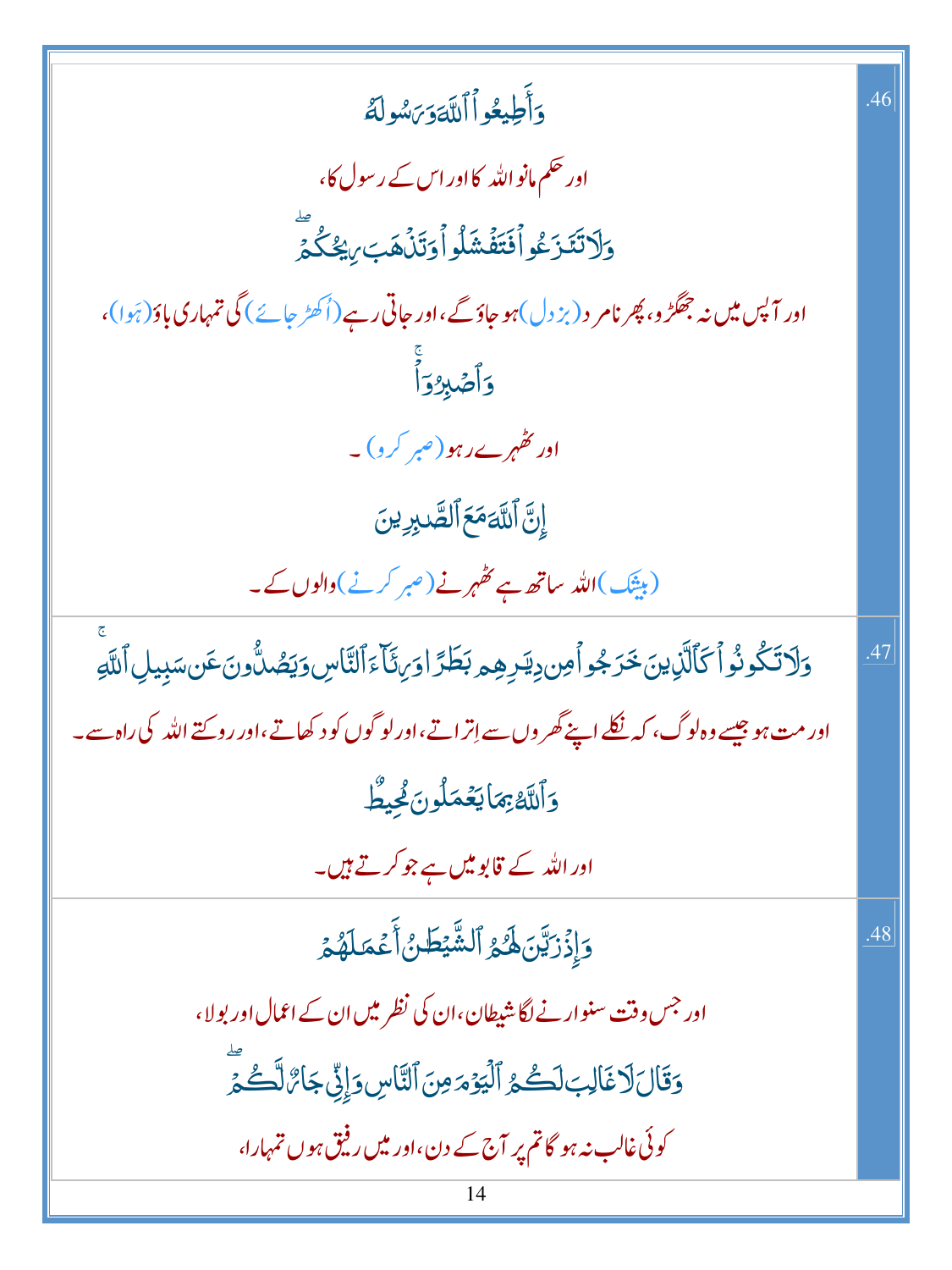| فَلَمَّاتَرَ آءَتِ ٱلْفِئَتَانِ نَكَصَ عَلَىٰ عَقِبَيْهِ وَقَالَ                                           |     |
|------------------------------------------------------------------------------------------------------------|-----|
| چر جب سامنے ہوئیں دو فوجیں،الٹا پھر ااپنی ایڑیوں پر،اور بولا،                                              |     |
| إِنِّي بَرِيَءٌ مِّنكُمْ إِنِّيَ أَيَنِ مَالَاتَرَوْنَ إِنِّيَ أَخَاثُ اللَّهَ                             |     |
| میں تمہارے ساتھ نہیں،میں دیکھتاہوں جو تم نہیں دیکھتے،میں ڈر تاہوں اللہ سے۔                                 |     |
| <b>وَٱللَّاشَلِيلُٱلۡعِقَابِ</b>                                                                           |     |
| اور الله <mark>کاعذ اب سخت ہے۔</mark>                                                                      |     |
| ٳؚۣۯۡؾقۢۏڵٱڷؙ <i>ٮ۠ؿٙ</i> ڣؚڦۢۏڽؘۏٲڷۜڹۣؾڹ؋ۣڐٛڶ۠ۏڽؚۿؚۣ <sub>ڡ</sub> ڡۜٞڗڞ۠ۼؘڗؐۿٷٝٳۜؖڒۧۦؚۏؚۑڹ۠ۿؙؽٙۨ          | 49  |
| جب کہنے لگے منافق لوگ اور جن کے دلوں میں آزار (روگ)ہے، بیرلوگ (مسلمان)مغرور ہیں اپنے دین پر۔               |     |
| <b>وَمَن يَتَوَكَّلْ عَلَى ٱللَّهِ فَإِنَّ ٱللَّهَ عَزِيزٌ حَكِيمٌ</b>                                     |     |
| اور ( حالا نکہ )جو کوئی بھر وسہ کرے اللہ پر، تو (یقیناً)اللہ زبر دست ہے حکمت والا۔                         |     |
| وَلَوۡ تَرَىٰٓ إِذۡ يَتَوَوَّىٰٓ ٱلَّذِينَڪَفَرُواؕؕ ٱلۡمَلَٓبِکَۃُٰیَضۡدِبُونَوۡ جُوهَهُمۡ وَأَدۡبَدَهُمۡ | 50  |
| اور نہمی تُو دیکھے! جس وقت جان لیتے ہیں کافروں کی،فر شتے مارتے ہیں اُنکے منہ پر اور پیچھے،                 |     |
| وَذُوقُواً عَنَابَ ٱلْحَرِيقِ                                                                              |     |
| اور (اب) چکھوعذاب جلنے کا۔                                                                                 |     |
| ذَٰ لِكَ بِمَاقَلَّمَتُ أَيُرِيكُمُ وَأَنَّ اللَّهَ لَيُسَ بِظَلَّمِ لِلْعَبِيلِ                           | .51 |
| ىيەبدلە ہے اسى كاجو تم نے بھیجااپنے ہاتھوں،اوراس داسطے كہ الله ظلم نہيں كر تابند وں پر _                   |     |
| 15                                                                                                         |     |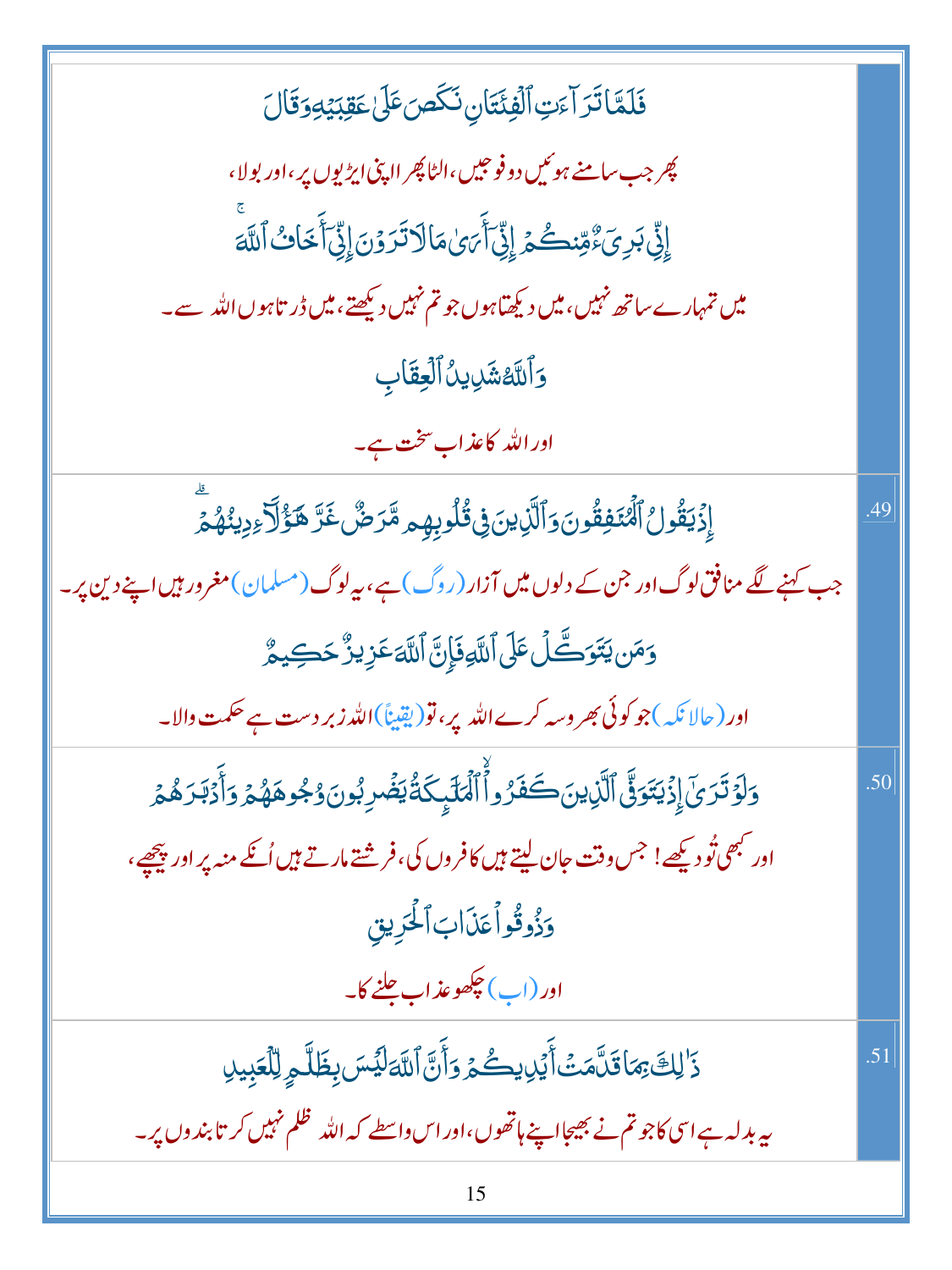| ؘػ <i>ۮ</i> ؘٲ۠ٙٮ۪ءَاڸ؋ؚۯٷڽؘۘۏٲڷؘۜۯؚؠؾؘڝؚۥؿٙڹؚڸۿؚؚ؞ٙ                                                            | .52 |
|-----------------------------------------------------------------------------------------------------------------|-----|
| جیسے دستور (کچھن)فرعون دالوں کا،اور جواُن سے پہلے تھے۔                                                          |     |
| كَفَّرُواْبِجَايَتِٱللَّهِ فَأَخَذَهُمْ ٱللَّهْذِلُّذُوْبِهِمْ                                                  |     |
| منکر ہوئے اللہ کی باتوں سے ،سو پکڑ ااُن کو اللہ نے اُن کے گناہوں پر۔                                            |     |
| إِنَّ ٱللَّحَقَوِيُّ شَرِيلُ ٱلۡعِقَابِ                                                                         |     |
| الله  زورآ در ہے،سخت عذاب کرنے والا۔                                                                            |     |
| ۮٙ <sup>ٚ</sup> ڶڸڰڽؚٲۜٛڽٞٱڷڷ <i>ۊ</i> ڶۿ۩ێڮ۠ڰۿۼۜێۭڗٵڹؚۨۼۘڡؘڐؘٲۧٮ۬ۘۼڡؘۿؘٵػٙڶ؋ٙۏٙۄٟڂڹۢؽ؋ڋێٷڹ۠ۯٵؙڡؘٵۑؚٲۜٮ۫ڨ۠ڛؠؚٯۛ | .53 |
| ىيەاس پر كہا، كە                                                                                                |     |
| الله بدلنے والا نہیں نعمت کاجو دی تھی ایک قوم کو،جب تک وہ نہ بدلیں اپنے جیون کی بات (طر زِ زند گی) ،            |     |
| وَأَنَّ ٱللَّهَ <sup>سَم</sup> ِيعٌ عَلِيمٌ                                                                     |     |
| اور (بیثک)اللہ سنآہے جانتا۔                                                                                     |     |
| ڪَ <sub>ڵ</sub> ٲٛۨٮؚؚۦؘٳڸ؋ؚڒ <sup></sup> ٷڽؘۘۏٲڵؐڒؚؾڽؘ؈ۣۊؘڹؘڸۿؚؽٙ                                              | .54 |
| جیسے دستور فرعون والوں کا،اور جو اُن سے پہلے تھے،                                                               |     |
| ػڶؓڋٳؗ <sup>ٲ</sup> ڲؚٵؾؾؚ <i>؆</i> ؠۨؠح ڟؘۧؖۿؘڶػۘڡؘۿ <sub>ڡ</sub> ۑؚۮؙڎؙڔؚڥؚڿ؋ٲٝۼۘۢڗۊؙڹؘٵۧۦؘٳڶ؋ؚڔؙۼۏڹ          |     |
| حیٹلائیں باتیں اپنے رب کی، پھر کھیا( ہلاک کر ) دیاہم نے ان کوائلے گناہوں پر اور ڈبو دیافر عون والوں کو،         |     |
| وَكُلُّ كَانُواْظَلِمِينَ                                                                                       |     |
| اور (وہ) سارے ظالم تھے۔                                                                                         |     |
| 16                                                                                                              |     |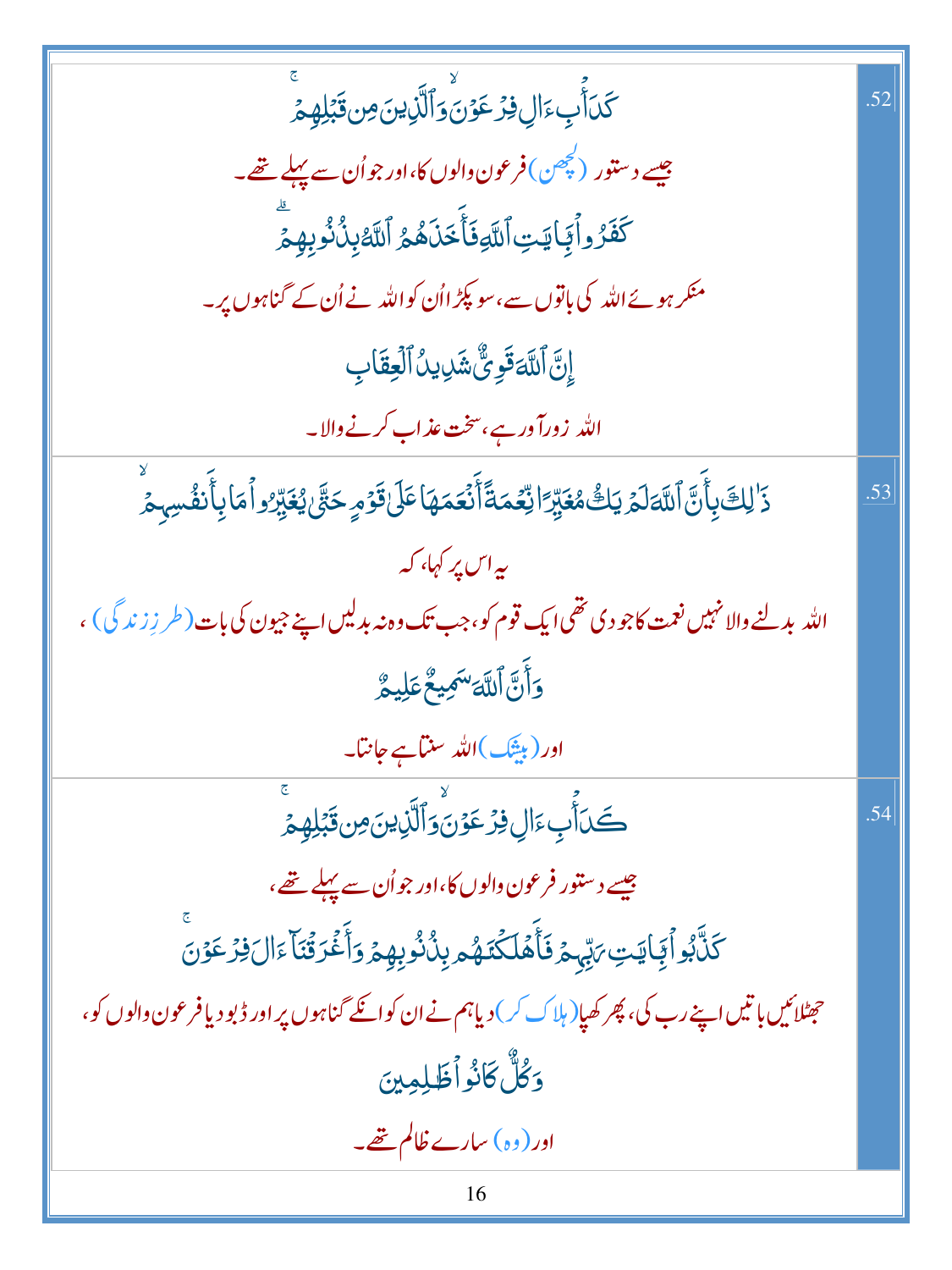| إِنَّ شَرَّ ٱلدَّوَالِّ عِندَ ٱللَّهِ ٱلَّذِينَ كَفَرُواْ فَهُمَّ لَا يُؤْمِنُونَ                                                | .55 |
|----------------------------------------------------------------------------------------------------------------------------------|-----|
| بد ترسب جاند اروں میں اللہ کے ہاں وہ ہیں جو منکر ہوئے، پھر وہ نہیں مانتے۔                                                        |     |
| ٱلَّٰٓزِينَ عَهَدتَّ مِنۡهُمۡ تُٰٓمَّ يَنقُّضُونَ عَهۡدَهُمۡ فِى كُلِّ مَرَّ قِوَهُمۡ لَا يَتَّقُونَ                             | .56 |
| جن پر ٹُونےاقرار کیاہےان میں، پھر وہ توڑتے ہیں اقرار ہر بار،اور (اللّٰہ سے ) ڈرنہیں رکھتے۔                                       |     |
| فَإِمَّاتَثْقَفَنَّهُمْ فِى ٱلْحَرْبِ فَشَرِّدُبِهِم مَّنۡ خَلۡفَهُمۡ لَعَلَّهُمۡ يَنَّاكَّرُونَ                                 | .57 |
| سواگر <sup>کب</sup> ھی تُوپائے انکولڑ ائی میں، توا <i>لی</i> ی سز ادے کہ دیکھ کر بھاگیں ان کے پچھلے،شای <b>د وہ عبر ت پکڑیں۔</b> |     |
| وَإِمَّا تَخَافَنَّ مِن قَوْمٍ خِيَانَةً فَأَنْبِنَ إِلَيْهِمْ عَلَىٰ سَوَآءٍ                                                    | .58 |
| اور اگر تجھ کو ڈر ہوا یک قوم کی دغاکا، توجواب دے ان کوبر ابر کے بر ابر ،                                                         |     |
| إِنَّ اللَّهَ لَا يُجِبُّ الْخَايِنِينَ                                                                                          |     |
| الله کوخوش(پښه)ن <mark>هبیں آتے دغاباز۔</mark>                                                                                   |     |
| وَلَا يَجْسَبَنَّ ٱلَّذِينَ كَفَرُواْسَبَقُوَاْ                                                                                  | .59 |
| اور بہ نہ مسجھیں منکر لوگ، کہ وہ بھاگ <u>نکل</u> ے                                                                               |     |
| إنَّهِمُ لَايُعُجِزُونَ                                                                                                          |     |
| وہ تھکانہ سکیں گے۔                                                                                                               |     |
| 17                                                                                                                               |     |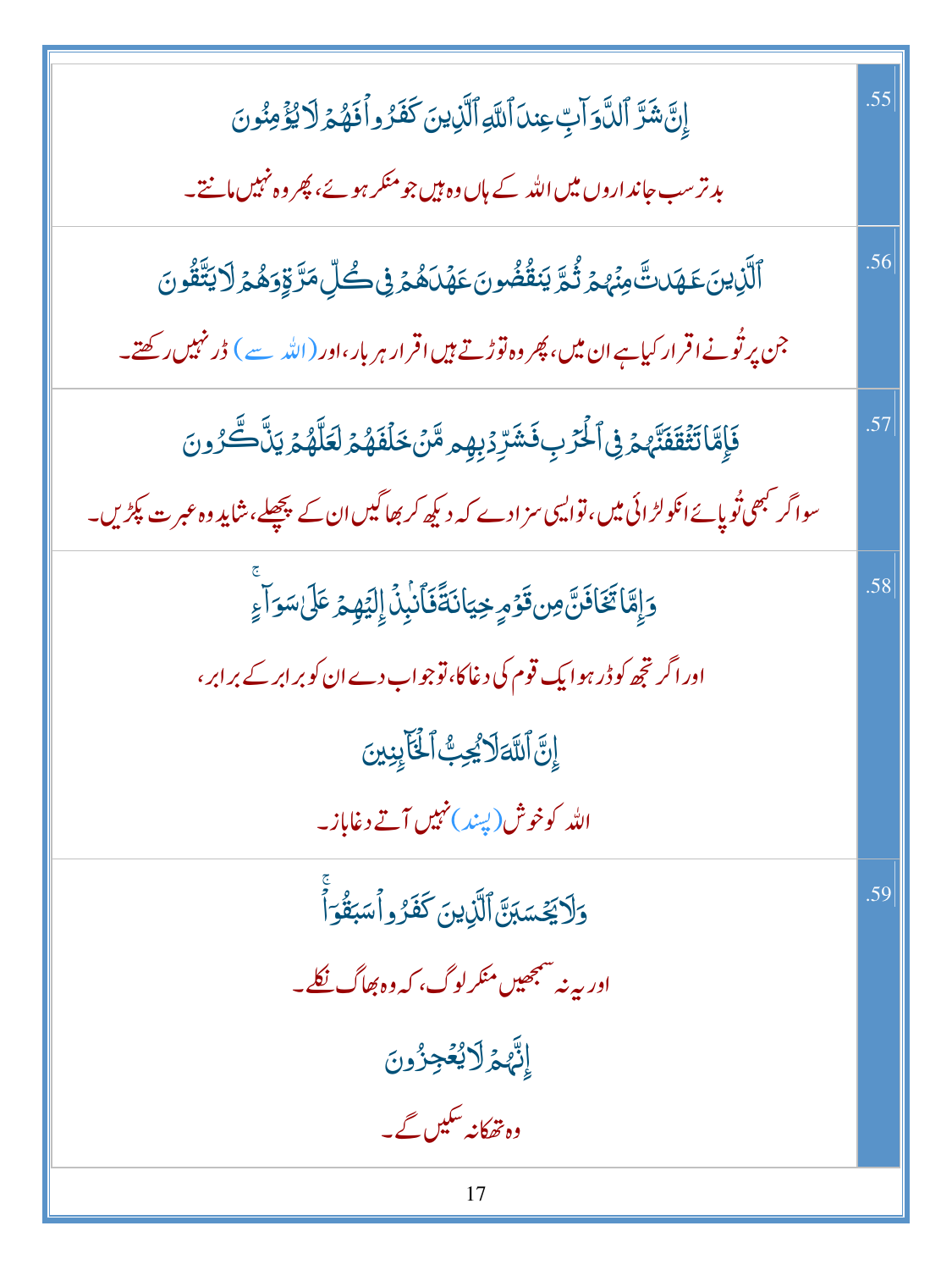| <u>و</u> َأَعِلُّواً لَهُم مَّا ٱسۡتَطَعۡتُم مِّن قُوَّقٍوَمِن رِّبَاطِ ٱلۡيَٰلِ تُرۡهِبُونَ بِهِۦعَلُوَّ ٱللَّهِوَعَلُوَّكُمۡ | .60 |
|--------------------------------------------------------------------------------------------------------------------------------|-----|
| اور سر انجام کر وان کی لڑائی کو، جو پید اکر سکوزور اور گھوڑے پالنے،                                                            |     |
| کہ اس سے دھاک پڑے اللہ کے دشمنوں پر،اور تمہارے دشمنوں پر،                                                                      |     |
| وَءَاخَرِينَ مِن دُوْهِمْ لَاتَعَلَّمُوهُمُّ ٱللَّهُ يَعۡلَمُهُمۡ                                                              |     |
| اور ایک اورلو گوں پر سواان کے جنکو تم نہیں جانتے،اللّٰہ ان کو جانتا ہے۔                                                        |     |
| وَمَاتُنفِقُواْمِن شَيْءٍ فِىسَبِيلِ ٱللَّهِيُوَفَّ إِلَيْكُمْ وَأَنتُمْ لَاتُّظُلَمُونَ                                       |     |
| اور جو خرچ کر وگے اللہ کی راہ میں، بورا ملے گاتم کو،اور تمہاراحق نہ رہے گا۔                                                    |     |
| دَإِن جَنَحُواً لِلسَّلْمِ فَأَجْنَحُهَٰٓاَ دَتَوَكَّلُ عَلَى ٱللَّهِ                                                          | .61 |
| اور اگر وہ حجکیں صلح کو، توٹو بھی حجھک اسی طرف، اور بھر وساکر اللہ پر۔                                                         |     |
| إِنَّهُ هُوَ ٱلسَّمِيعُ ٱلۡعَلِيمُ                                                                                             |     |
| بی <del>ٹ</del> ک وہی ہے سنتا جانتا۔                                                                                           |     |
| <u>وَإِن يُرِيدُوَ</u> أَأَن يَخْدَعُوكَ فَإِنَّ حَسْبَكَ ٱللَّهُ                                                              | .62 |
| اور اگر وہ جاہیں کہ تجھ کو دغادیں تو ٹحجھ کو بس (کافی) ہے اللہ ۔                                                               |     |
| ۿؙۏٲڷۜڕ۬ؠٙٲٚؾۜٙڗڶڰؘڹؚڹؘڞڔۊٷؠٲڷٷ۫ڡڹۣؾ                                                                                           |     |
| اس نے تجھ کو زور دیاا پپی مد د کا،اور مسلمانوں کا۔                                                                             |     |
| 18                                                                                                                             |     |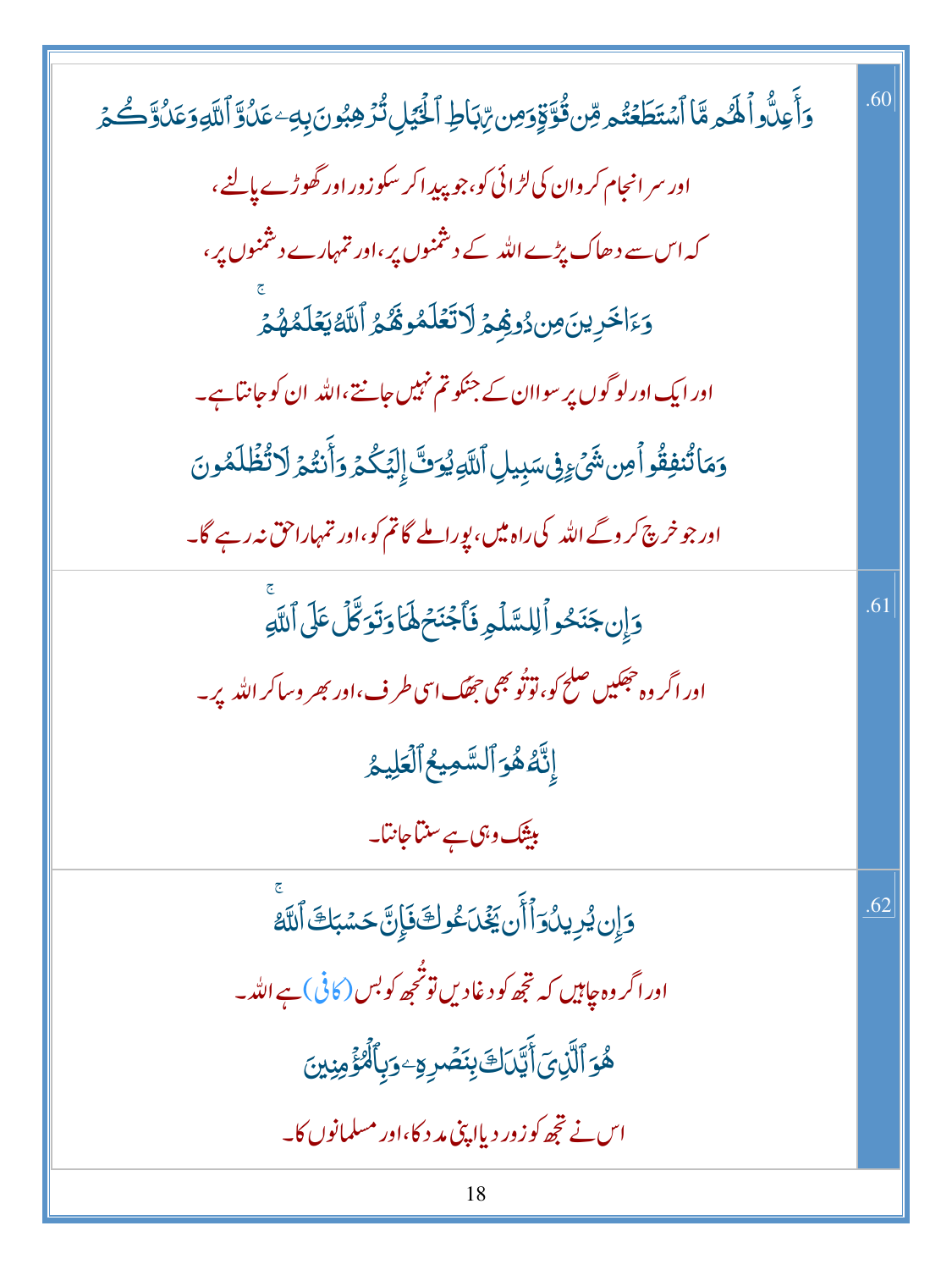| <u>وَ</u> أَلَّفَ بَيۡنَ قُلُوبِهِمَ                                                                  | .63 |
|-------------------------------------------------------------------------------------------------------|-----|
| اور ان کے دل میں اُلفت ڈالی۔                                                                          |     |
| ڶ <b>ۯ</b> ٙٲٛٮ۫ڡؘڨؑؾؘڡؘٳ؈ۣ۫ٲڷۯٞ <i>ۂۻ</i> ڿڽٵؘڡؓٵۧٲڷڡٞؾؘڹؽؘؿڎ۠ڶڔؠؚۿؚؽ؋ڶڝؾٞٲڛٞٲٲڷڡٙڹؽؘڹؘۿؽۨ           |     |
| اگر توخرچ کر تاجوسارے ملک میں ہے تمام، نہ اُلفت دے سکتااُ نکے دل میں۔لیکن اللہ نے اُلفت ڈالی اُن میں۔ |     |
| ٳ۪ڶؓڡ۠ػؘڒؚٟۑڒ۠ۘڂڮۑؖؖ؞۠                                                                                |     |
| وہ زورآ ورہے حکمت والا۔                                                                               |     |
| يَأَيُّهَا ٱلنَّبِنُّ حَسَّبُكَ ٱللَّهُ وَمَنِ ٱتَّبَعَكَ مِنَ ٱلۡهُؤۡمِنِينَ                         | 64  |
| اے نبی! کفایت(کافی) ہے تجھ کواللہ اور جتنے تیرے ساتھ ہوئے ہیں مسلمان۔                                 |     |
| يَأَيُّهَا ٱلنَّبِيُّ حَرِّضِ ٱلۡمُؤۡمِنِينَ عَلَى ٱلۡقِتَالِ                                         | .65 |
| اے نبی! شوق دلامسلمانوں کولڑائی(چہاد)کا۔                                                              |     |
| ٳۣڹڮػ۠ڹڡڹػ۠ٛ۠ڬۛڋۼۺٞٛڒٛۏڹؘؗٙڝؘڹڒٶڹؘؾؘۼ۬ڸڹ۠ۅٲڡ۪ٲٛػؾٙؽۣڹ                                                 |     |
| اگر ہوں <b>تم میں <sup>بی</sup>س <sup>شخص</sup> ثابت ( قد</b> م)،غالب ہوں(وہ) دوسو پر۔                |     |
| <u>وَإِن</u> يَكُن مِّنڪُم مِّأَكَةٌ يَغْلِبُوَ ٱ أَلَّقَا                                            |     |
| اور اگر ہوں تم میں سوشخص،غالب ہوں ہز ار کافروں پر،                                                    |     |
| قِنَ ٱلَّذِينَ كَفَرُواۡبِأَنَّهُمۡ قَوۡمٌ لَّا يَفۡقَهُونَ                                           |     |
| اس واسطے کہ وہ(ایسے )لوگ (ہیں جو)سمجھ نہیں رکھتے۔                                                     |     |
| 19                                                                                                    |     |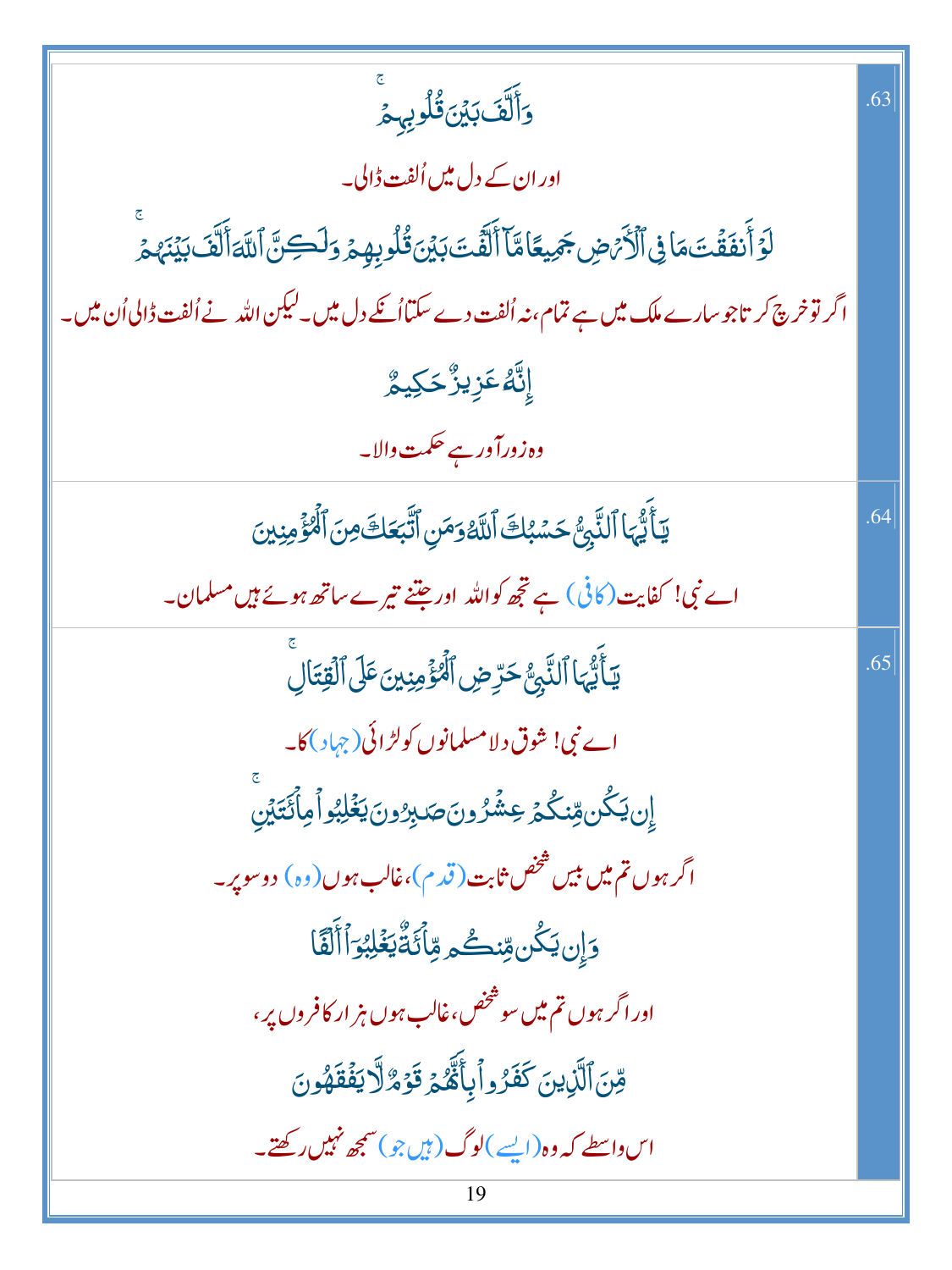ٱلۡشَّنَ خَفَّفَ ٱللَّهُ عَنكُمۡ وَعَلِمَ أَنَّ فِيكُمۡ ضَعۡفًاۚ 66 اب بوجھ ہلکا کیااللہ نے تم پر،اور جاناتم میں سُستی (کمز وری) ہے۔ ڣؘٳ۪ڹڮػؙڹۊڹڂؙۄۊۨٲػؘۊۜ۠ڞؘٳڹؚڒۊٚۘ۠ێۼ۫ڶؚڹ۠ۏٲٙڢٲػؾؘڹۨ سواگر ہوں **تم می**ں سو شخص ثابت ( قد م )،غالب ہوں دوسو پر۔ وَإِن يَكُن مِّنكُمُ أَلَفٌ يَغْلِبُوَأَأَلَّفَيۡنِ بِإِذۡنِ ٱللَّهِ اور اگر ہوں تم میں ہز ار شخص ( ثابت قد م )،غالب ہوں دو ہز ار پر ،اللہ کے حکم سے۔ وَٱللَّهُمَعَ ٱلصَّٰبِرِينَ اور اللہ ساتھ ہے ثابت ( قدم ) رہنے والوں کے۔ مَاكَانَ لِنَبِيِّ أَن يَكُونَ لَهُ أَسْرَىٰ حَتَّىٰ يُثْغِنَ فِى ٱلْأَمَرْضِ .67 نہیں چاہیئے نبی کو کہ اسکے ہاں قید کی آئیں، جب تک نہ خون کرے (<sup>کچ</sup>ل دے دشمنوں کو) ملک میں۔ تُرِيدُونَ عَرَضَ ٱلدُّنۡيَاوَٱللَّهُ يُرِيدُٱلۡأَخِرَةَ تم جايتے ہو جنس د نيا کی۔اور اللہ جاہتا ہے (تمہارے لئے ) آخر ت۔ **وَٱللَّهُ عَزِيزٌ حَكِيمٌ** اور الله <mark>زورآ در ہے حکمت دالا۔</mark> **ڵؖۯؘؚڵ**ٙڒؾؘٮؚ۠؈ۨٞٲڷڸۅ*ۺڹۜؾؘ؋ڛٙ*ؾڴۮڂۣۑڡؘٵۧٲۜڂؘڹؙۛڐ۠ۮۭٙۼؘۮؘٲٮؚ۠ٛۼڟ۪ؠۄ۠ .68 اگر نہ ہوتی ایک بات، کہ لکھ چکااللہ آگے (پہلے ) سے توتم کو پڑ تااس(فدیہ) لینے میں بڑاعذاب۔ 20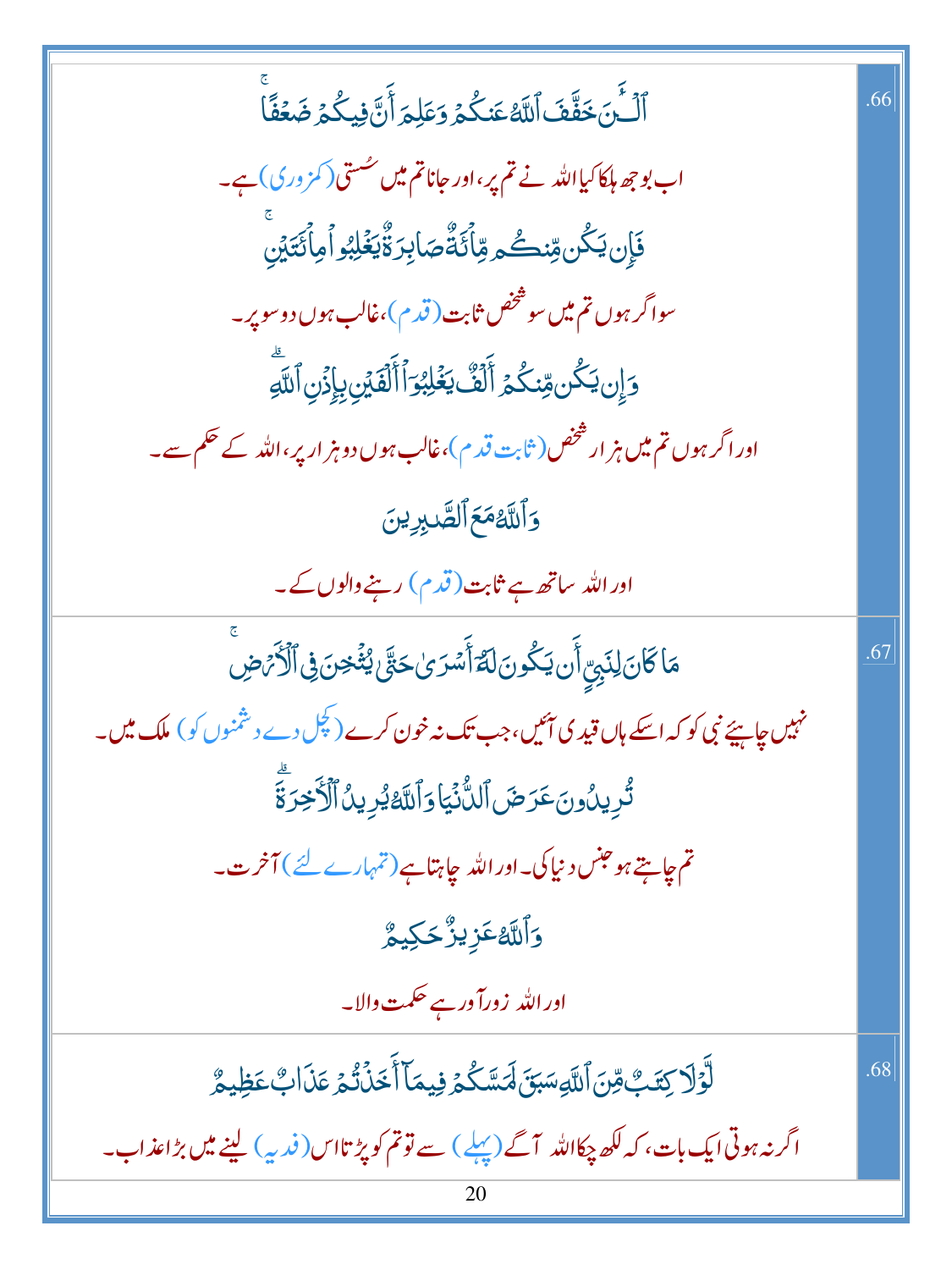| فَكُلُواْئِتَا غَنِمْتُمْ حَلَلاً طَيِّبًا                                                                 | .69           |
|------------------------------------------------------------------------------------------------------------|---------------|
| سو كھاؤ، جو غنيمت لاؤ حلال ستھر ي۔                                                                         |               |
| وَأَتَّقُواْ أَللَّهَ                                                                                      |               |
| اور ڈر تے رہو اللہ سے۔                                                                                     |               |
| إِنَّ اَللَّهَ غَفُو مُّ تَجِيعٌ                                                                           |               |
| الله ہے بخشنے والا مہربان۔                                                                                 |               |
| <b>ؾ</b> ٲؘۜؾ۠ؠؘٵٱڶڹَّبِؾ۠ۊؙڶڵؗڡؚۜڹ؋ؘۣٵؘۧؽؘڸؚؠػۢۄڡؚۜڹؘٱڷۯ <i>ٚۺۯؽٙ</i>                                     | .70           |
| اے نبی! کہہ دے اُن کو جو تمہارے ہاتھ میں ہیں قید ی،                                                        |               |
| إِن يَعۡلَمِ ٱللَّهُ فِى قُلُوبِكُمۡ خَبۡرَاۚ لِمُؤۡتِكُمۡ خَبۡرَاۚ لِمَّآأُخِذَىمِنكُمۡ وَيَغۡفِرۡ لَكُمۡ |               |
| اگر جانے گااللہ تمہارے دل میں کچھ نیکی، تو دیگا بہتر تم کواس سے ،جو تم سے حچھن گیا،اور تم کو بخشے گا۔      |               |
| دَ أَللَّهُ غَفُّو <i>نَّ</i> تَجِيعٌ                                                                      |               |
| اور الله ہے بخشنے والا مہربان۔                                                                             |               |
| وَإِن يُرِيدُواْ خِيَانَتَكَ فَقَدْ خَانُواْ اللَّهَ مِن قَبَلُ فَأَمْكَنَ مِنْهُمْ                        | $\mathcal{T}$ |
| اور اگر چاہیں گے تجھ سے دغاکر نی،سو دغاکر چکے ہیں پہلے اللہ سے، پھر اس نے پکڑ وادیئے (تمہارے ہاتھوں)۔      |               |
| <b>وَٱللَّهُ عَلِيمٌ حَكِيمٌ</b>                                                                           |               |
| اور الله سب جانتا ہے حکمت والا۔                                                                            |               |
| 21                                                                                                         |               |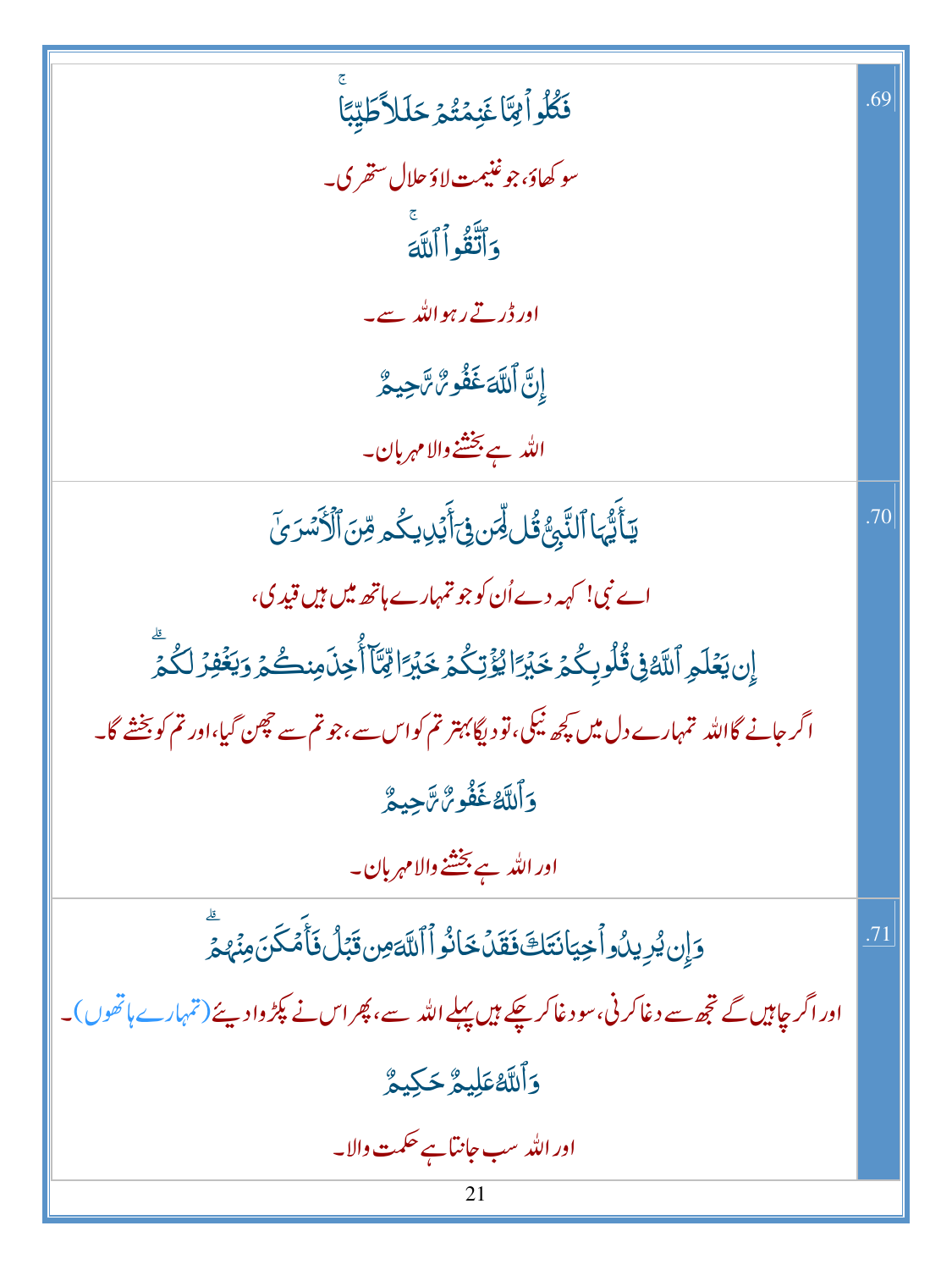| إِنَّ ٱلَّذِينَءَامَنُواْوَهَاجَرُواْوَجَهَدُواْبِأَمَۡوَالِهِمۡوَاۚنَفُسِہِمۡ فِىسَبِيلِٱللَّهِ                   |
|--------------------------------------------------------------------------------------------------------------------|
| جولوگ ایمان لائے اور گھر چھوڑا(ہجر ت کی)اور لڑے (جہاد)اپنےمال اور جان سے اللہ کی راہ میں،                          |
| وَٱلَّٰٓنِينَءَاوَواۡوَّنَصَرُوٓاۡأُوۡلَٰٓبِكَ بَعۡضُهُمۡ أَوۡلِيَآۡءُبَعۡضٍ                                       |
| اور جن لوگوں نے (انکو) حکیہ دی اور (انگی) مد د کی،اور وہ ( آپس میں )ایک دوسرے کے رینق ہیں۔                         |
| وَٱلَّذِينَءَامَنُواْوَلَمَ يُهَاجِزُواْمَالِكُمْ مِّن وَلَيَتِهِمْ مِّن شَيْءٍ حَتَّىٰ يُهَاجِزُواْ               |
| اور جوایمان لائے اور گھر نہیں جھوڑا، تم کواُن کی رفاقت سے پچھ کام نہیں،جب تک گھر نہ حچھوڑ آئیں۔                    |
| دَإِنِ ٱسۡتَنۡصَرُوكُمۡ فِى ٱلدِّيْنِ فَعَلَيۡكُمُ ٱلتَّصۡرُ إِلَّا عَلَىٰ قَوۡمِ بَيۡنَكُمۡ وَبَيۡنَهُم مِّيشَنَّ |
| اور اگر تم سے م <i>د</i> د چاہیں دین میں، تو تم کولا زم ہے مد د کرنی،                                              |
| گر مقابلوں میں ایسوں کے جن میں اور تم میں عہد ہے۔                                                                  |
| وَاللَّهُ بِمَاتَعُمَلُونَ بَصِبِرٌ                                                                                |
| اور اللہ جو کرتے ہو دیکھ <mark>تا ہے۔</mark>                                                                       |
| وَٱلَّذِينَ كَفَرُواۡۚ بَعۡضُهُمۡ أَوۡلِيَآا ۚ بَعۡضٍ                                                              |
| اور جولوگ کافر ہیں وہ ایک دوسرے کے رفیق ہیں،                                                                       |
| إِلَّا تَفۡعَلُو مُّتَكُّن فِتُنَةٌ فِى ٱلۡأَرۡمَضِ وَفَسَادٌ كَبِيرٌ                                              |
| اگر تم یوں نہ کر وگے تو د ھوم( فتنہ ) بچے گی ملک ( زیین ) میں ،اور بڑی خر انی ہو گی۔                               |

 $.72$ 

 $.73$